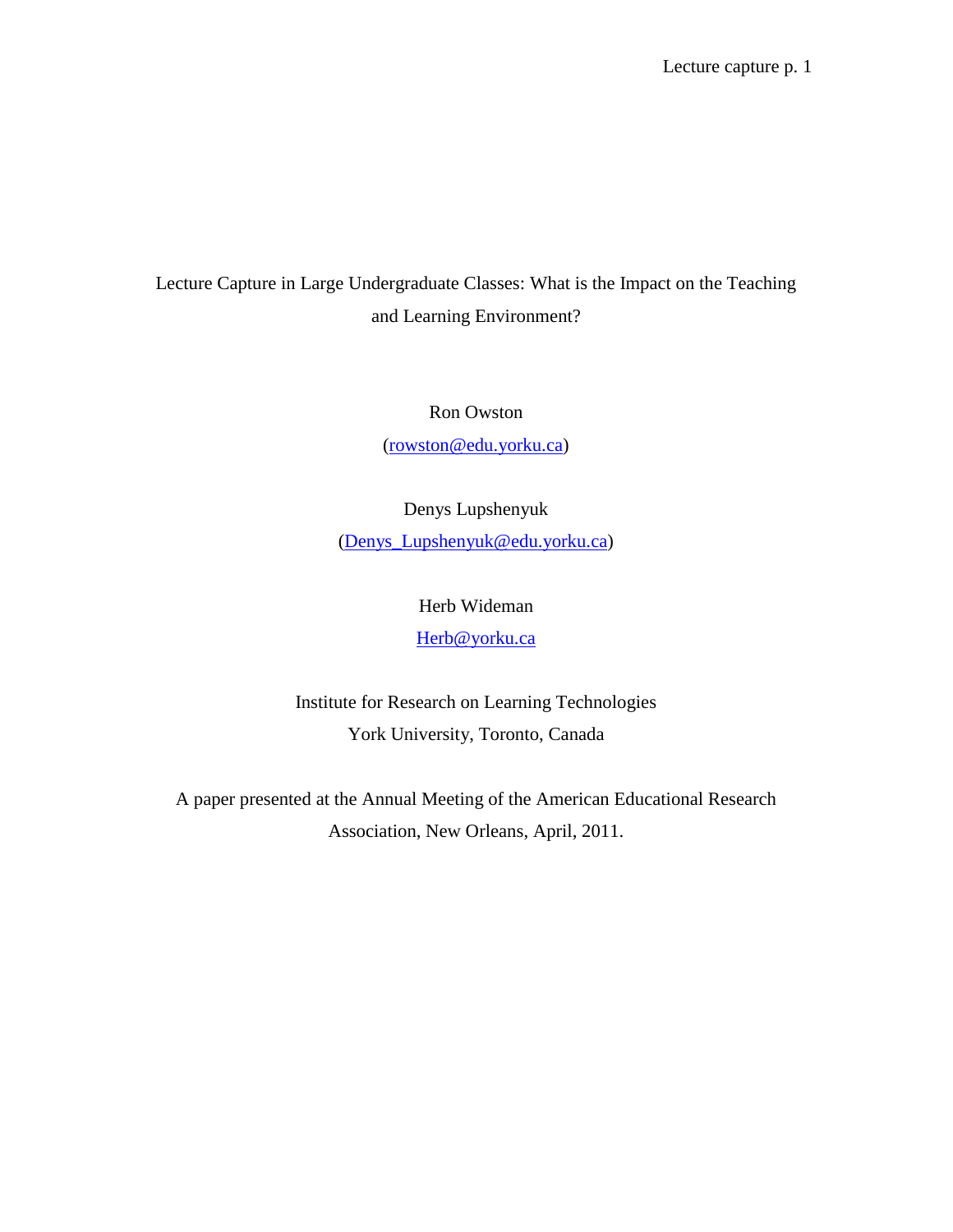## **Abstract**

Many higher education institutions are now digitally capturing lectures in courses and making them available on the web for students to view anytime and in anyplace. This study is an attempt to understand the relationship between student perceptions of lecture capture and academic performance in large undergraduate courses where the practice is most commonplace. Students in five large undergraduate courses (N=439) responded to a survey on their perceptions of lecture capture used in their course and academic performance was measured by the final course grade. Results suggest that higher achieving students view recordings significantly less often than low achievers. High achievers also tend to fast forward and view certain sections of recordings only once, whereas low achievers view the entire recording multiple times. We conclude that lecture capture is more likely to be of benefit to low achieving students.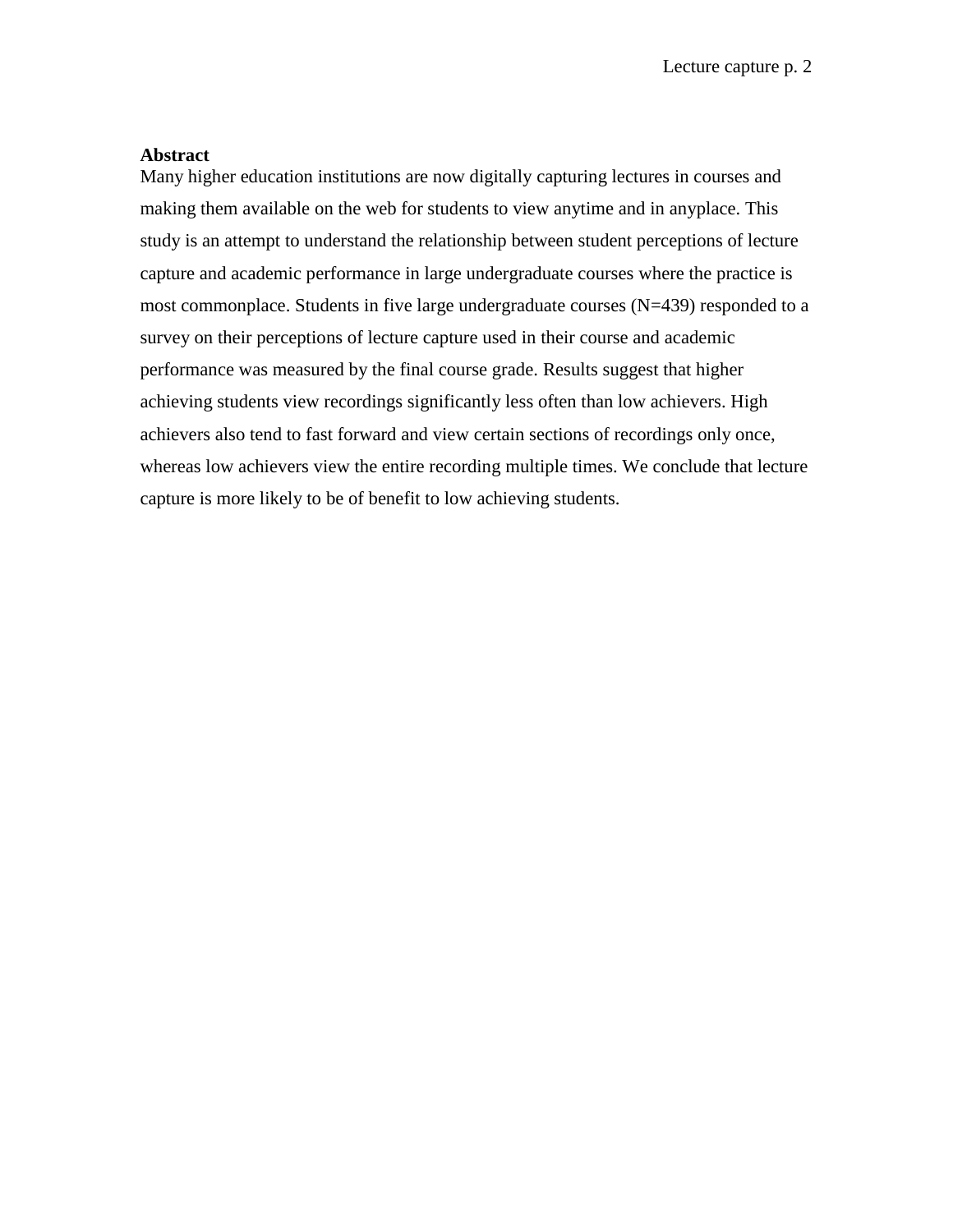# **Lecture Capture in Large Undergraduate Classes: What is the Impact on the Teaching and Learning Environment?**

#### **1. Introduction**

Although web-based lecture capture technology has been available for over a decade, institutions of higher education are just recently beginning to employ it, particularly in large undergraduate classes (Deal, 2007; Evans, 2008; McGarr, 2009; Scutter, Stupans, Sawyer, & King, 2010; Traphagan, 2005; Woo, Gosper, McNeill, Preston, Green, & Phillips, 2008). Lower cost of the lecture capture technology, more students having access to computers and smart mobile devices, and the greater availability of broadband connections is making its implementation more viable than in the past. Added to this, students appear to want access to recorded lectures to make up for missed lectures, to improve content retention, to review lectures before class, and for general convenience (Nagel, 2008). Indeed, many major U.S. institutions (e.g., University of California at Berkeley, University of Wisconsin, University of Texas at Austin) and international ones (e.g., University of Toronto, Kings College London, Qatar University, National University in Singapore) have now adopted the technology. Lecture capture involves the recording of an instructor's presentation and making the recording available for students on the web. Typically, PowerPoint slides and the instructor's voice are captured, and sometimes a video recording of the instructor and writing on a whiteboard are included. Recordings are made available to students for viewing or downloading at course websites, Youtube EDU, or Apple's iTunes U. Students are then able to view recordings as often as they want, whenever they want, and fast forward and replay sections of the lecture that they wish to view according to their preferences and needs.

Although many faculty worry that students will no longer attend lectures and "classroom" seats will collect dust" once lectures are available online (Young, 2008, p. A1), many institutions are moving ahead with plans for introducing lecture capture with the assumption that the technology will add value to the student learning experience. Unless academic value accrues for students, however, one must question whether the technology is worth the time investment on the part of faculty, the financial outlay required by the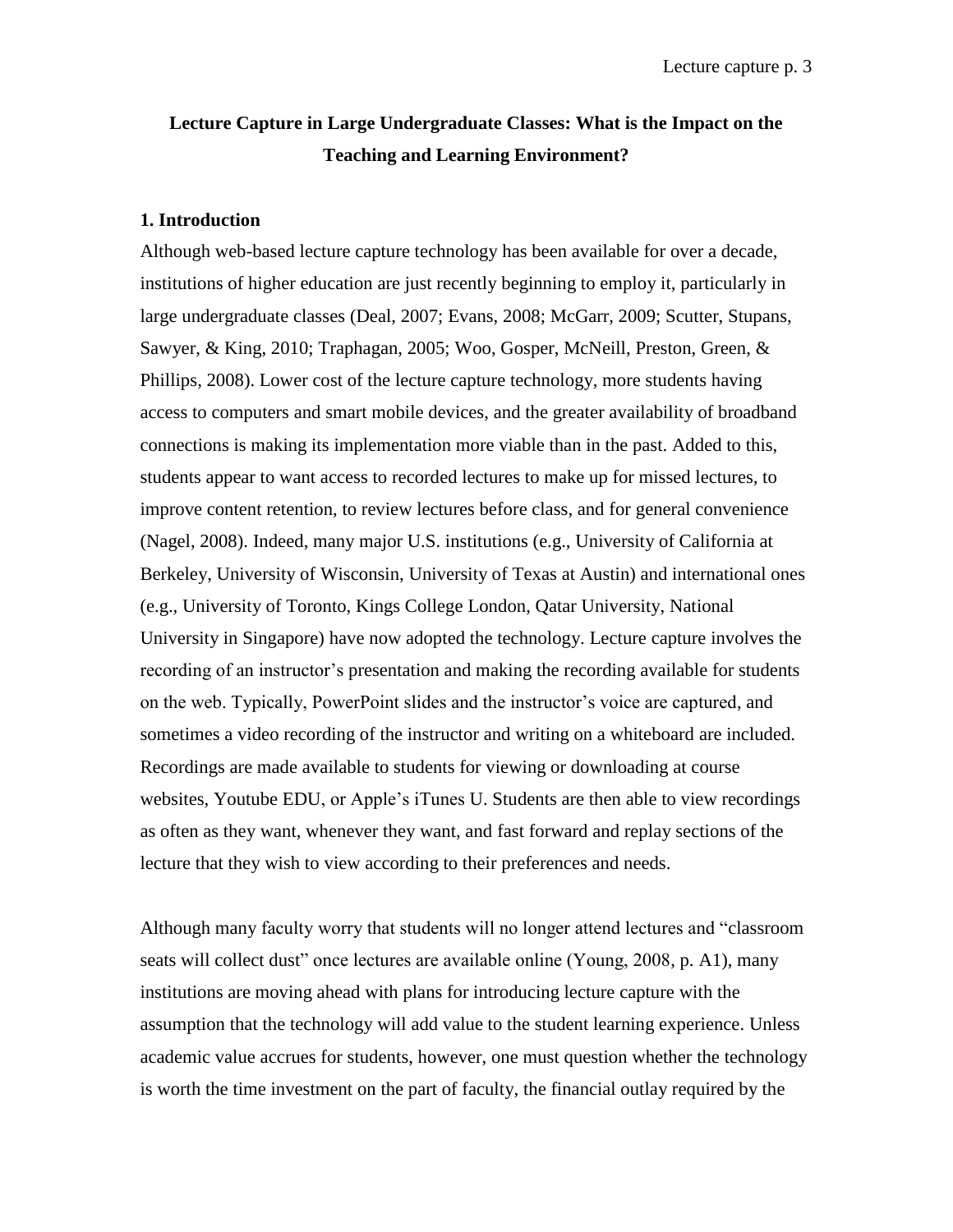institution for its purchase and support, and the human resources needed to train faculty to use the technology (Owston, 1997). Therefore, the goal of this study was to contribute to the understanding of lecture capture and its relationship to academic performance with the view of informing institutional policy. In particular, we investigated the relationship between academic performance in large undergraduate courses where students had access to recorded lectures and attendance, frequency of access, viewing patterns, in-class behavior, and value of including video of the instructor.

### **2. Review of literature**

Both theoretical and empirical research findings are proffered in the literature for the use of lecture capture. From a theoretical perspective, Mayer's (2001) cognitive theory of multimedia learning is frequently cited. This theory suggests that information being presented in the visual and auditory modalities operating simultaneously results in superior learning, particularly in increased retention and transfer of information, as it reduces the student's cognitive load and optimizes the use of working memory. Recent studies offer some support for this underlying assumption by indicating that the recorded lecture format most favoured by university students has been one that presents instructors' audio narration in synchrony with their PowerPoint presentations when compared to, for example, audio only or only a video of the instructor (Debuse, Hede,  $\&$ Lawley, 2009; Griffin, Mitchell, & Thompson, 2009; McKinney, Dyck, & Luber, 2009).

Bassili (2008) used media richness theory to explain why some students prefer to watch lectures online rather than to attend face-to-face lectures. This theory suggests that different media have different degrees of richness based on their ability to reproduce the information transmitted over them (Daft & Lengel, 1984; Daft, Lengel & Trevino, 1987). For example, e-mail is less rich than telephone communication because of the latter's ability to transmit language nuances and verbal cues; similarly, video conferencing is richer than teleconferencing, but less rich than face-to-face discussion which is considered to be the richest mode of communication. According to the theory, communication is optimal when the capabilities of the medium are matched to the communication task at hand. When information is ambiguous or a person is uncertain, the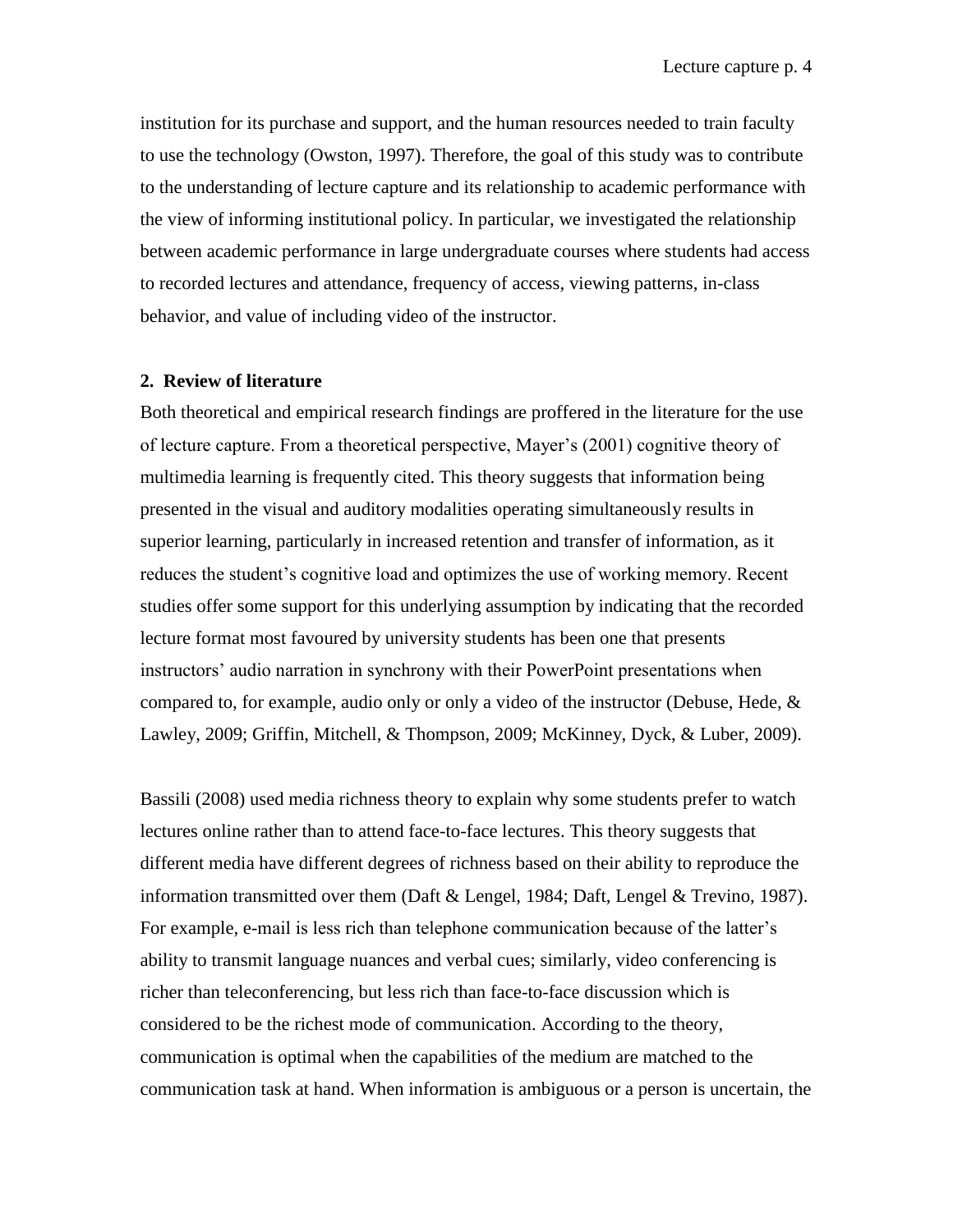person will seek a communications medium that can best resolve the ambiguity or uncertainty; on the other hand, unambiguous information can be communicated by a less rich medium. Thus, when faced with a decision to attend a lecture or watch an online recording of the lecture, Bassili found that students would attend live lectures when they expected the learning content to be difficult, but would watch recordings when they perceived the content less difficult, a finding consistent with media richness theory.

Empirical evidence suggests that providing students with online captures of in-class lectures supports student learning in several ways. First, it appears to increase students' satisfaction and enjoyment with courses by combining lecture capture with face-to-face instruction (Bongey, Cizadlo, & Kalnbach, 2006; Brecht & Ogilby, 2008; Greenberg & Nilssen, 2009; Secker, Bond, & Grussendord, 2010; Veeramani & Bradley, 2008; Woo et al., 2008). Lecture capture aids students' understanding of confusing or complex information and helps clarify issues or questions by enabling students to navigate the lecture recording for later studying of the lecture (Bongey et al., 2006; Chiu & Lee, 2009; Savoy, Proctor, & Salvendy, 2009). Students seem less stressed and anxious when they can take comprehensive notes of attended lectures later on at their own pace without worry of missing information and they can catch up on missed lectures (Harpp, Fenster, Schwarcz, Zorychta, Goodyer, Hsiao, & Parente, 2004). Lecture capture offers students greater flexibility to learn at their desired speed, setting, and with the most suitable tools (*e.g.,* listening to recordings at home or while commuting; playing audio recordings when reviewing lecture notes) (Copley, 2007). Additionally, the technique gives students active control over their learning by allowing them to listen to entire recordings or particular segments, listening more than once, manipulating slides, browsing and pausing at challenging sections, and using other navigation options (Traphagan, 2005).

Despite the above advantages, the effects of lecture capture on academic performance are mixed. Some studies suggest that lecture capture helps students achieve better test scores (Veeramani & Bradley, 2008; Woo et al., 2008); in particular, the mode of synchronous PowerPoint slides with audio streaming was found to be most effective in yielding higher test scores (Griffin et al., 2009; McKinney et al., 2009). There is some evidence that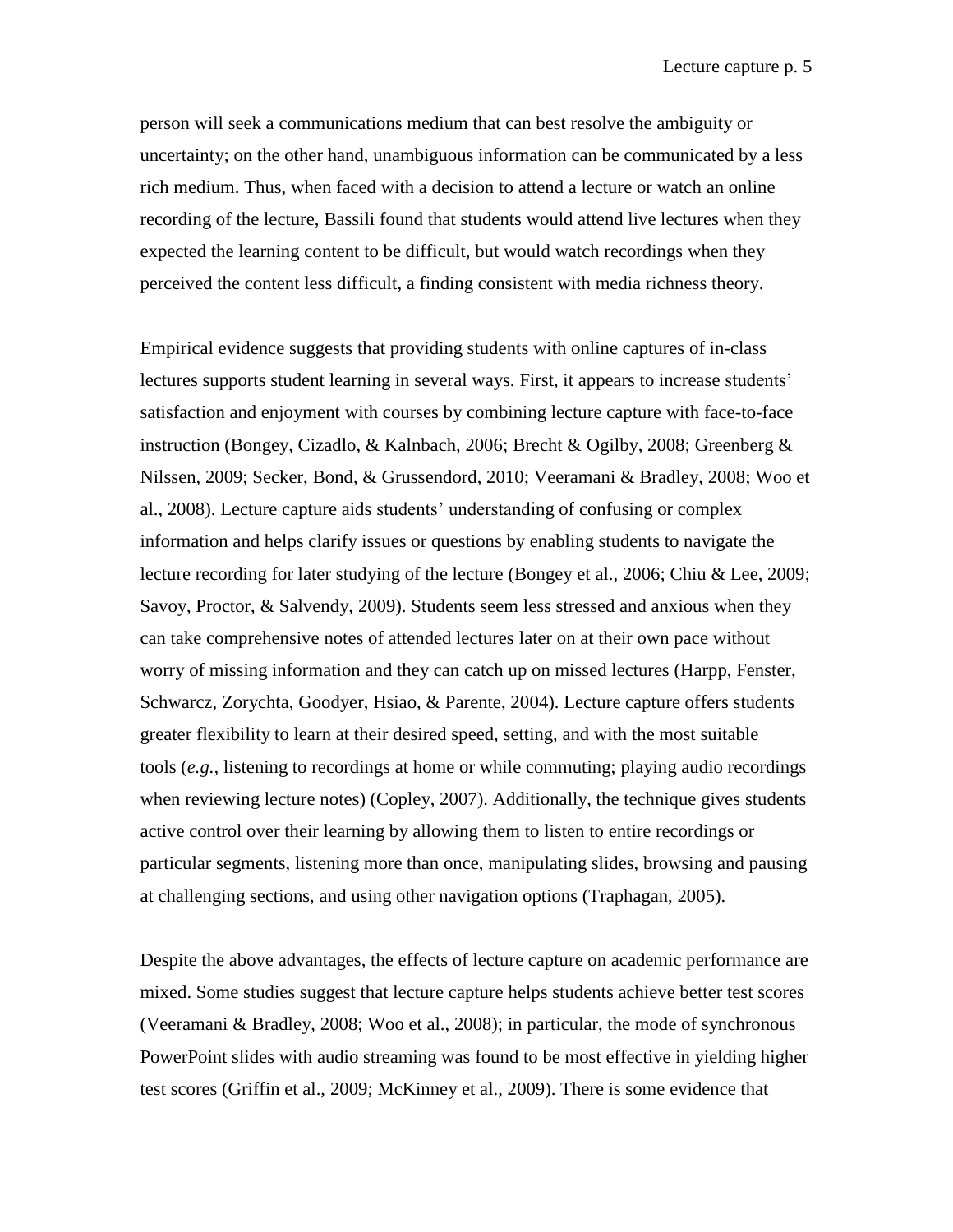students using lecture capture perform similar or better and engage more in classroombased activities, compared to students exposed only to traditional in-class lectures (Day & Foley, 2006; Traphagan, 2005). Other studies showed no significant impact for the use of lecture capture on students' grades and examination performance (Bassili, 2008; Harpp et al., 2004; Dey, Burn, & Gerdes, 2009). Proponents of the lecture capture method argue that the use of lecture capture is less likely to improve learning and teaching unless the purpose of its use harmonizes with course objectives and students' academic needs. In this way, lecture capture cannot be considered as a substitute for the "live lecture" experience, but rather as a supplement and enrichment of it (Harpp et al., 2004; Traphagan, 2005).

Students tend to believe that lecture capture helps their performance by alleviating academic anxiety and improving the quality of their learning experiences (Bongey at al., 2006; Deal, 2007; Traphagan, 2005). Indeed, students highly value lecture capture. On a recent large-scale survey (N~7270) carried out at the University of Wisconsin-Madison (Veeramani & Bradley, 2008), some 82% of undergraduate students indicated their strong preference for the provision of recorded lectures over the Internet to compliment in-class lecturing. (Interestingly, over 60% of students said that they would pay for lecture capture services.) According to recent studies, university students favor audio recordings of in-class lectures in synchrony with PowerPoint slides (when compared to, for example, audio only or only a video of the instructor) as this format helps them study more efficiently by re-visiting the lecture content (Brittain, Glowacki, Ittersum, & Johnson , 2006; Debuse et al., 2009; Griffin et al., 2009; McKinney et al., 2009).

A concern often expressed by faculty is about the negative impact lecture capture may have on students' willingness to attend lectures arguing that the use of recorded lectures would replace or that it will diminish the importance of the classical lecture and detach students from university experience or academic culture (Taylor, 2007). The literature provides mixed results on the influence of lecture capture on student attendance. Some research suggests that lecture capture has minimal impact on attendance of in-class lectures. Researchers have found that a relatively small number of students (ranging from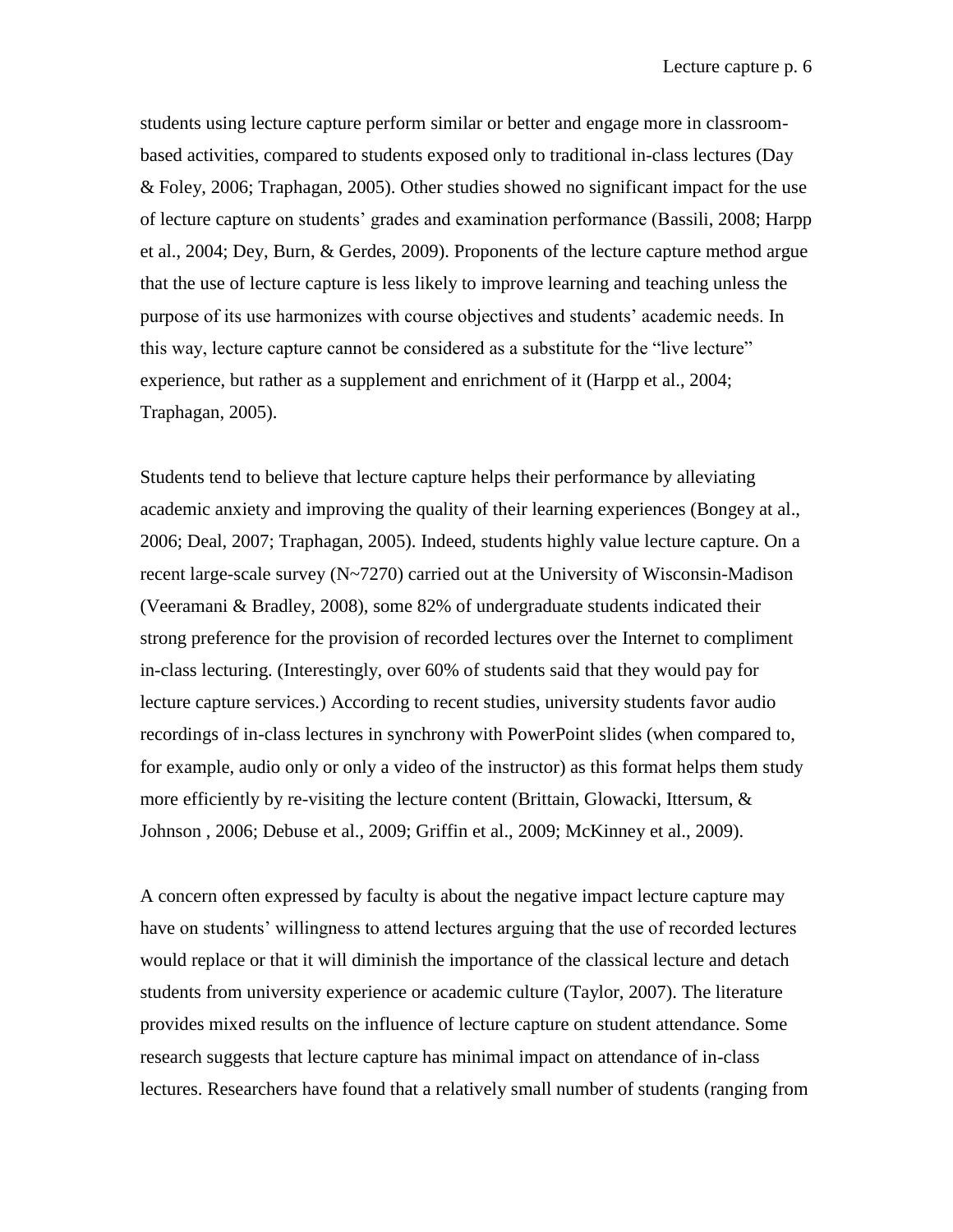10 to 15%) are tempted to skip actual lectures because they view lecture capture as a complete substitute for class attendance, while the overwhelming majority have not changed their class attendance patterns. (Bongey et al., 2006; Copley, 2007; Deal, 2007). However, other studies indicate that the provision of recorded lectures negatively impacts student attendance of in-class lectures. Henke, Lawrence, McMartin, Maher, Gawlik, and Muller (2003) found in their large scale study at UC Berkeley that 31% of students reported attending lecture less than the normal three times per week and 25% stopped attending because of the webcasts. In another study, Traphagan (2005) reported that 51% of students attended classes with a lecture capture, compared to 60% of students with no access to recorded lectures. The study reported a moderate correlation ( $r = .40$ ,  $p < .05$ ) between viewing of recorded lectures and student attendance. When students were asked about their attitude towards viewing recorded lectures instead of attending lectures, 71% agreed or strongly agreed that they skipped class because of the availability of recorded lectures. At the same time, 55% of students chose both options – recorded lectures and traditional lecture.

Recent studies suggest that the reasons for such negative impact of lecture capture on attendance lie in several factors that might induce students to attend face-to-face lectures: (a) the higher degree of informational richness of live lecture content (Bassili, 2008; Brittain et al., 2006); (b) student need for structured learning (Copley, 2007); (c) the social interaction and shared experience live lectures can provide (Bassili, 2007; Copley, 2007; Dey et al., 2009); (d) the absence of the video of the instructor in lecture recordings (Bongey et al., 2006; Dey et al., 2009); and (e) the perceived difficulty of learning the lecture content (Bassili, 2007). In addition, Holbrook and Dupont (2009) found that the level of student academic maturity might affect class attendance: freshmen are more likely to reduce their class attendance than students in senior years.

Overall, the inclusion of lecture capture in courses is widely favored by students and it appears to offer several advantages to facilitate their learning experience. Questions remain about whether students are able to use it as a substitute for lecture attendance and still achieve well in their courses, whether frequent use of lecture capture leads to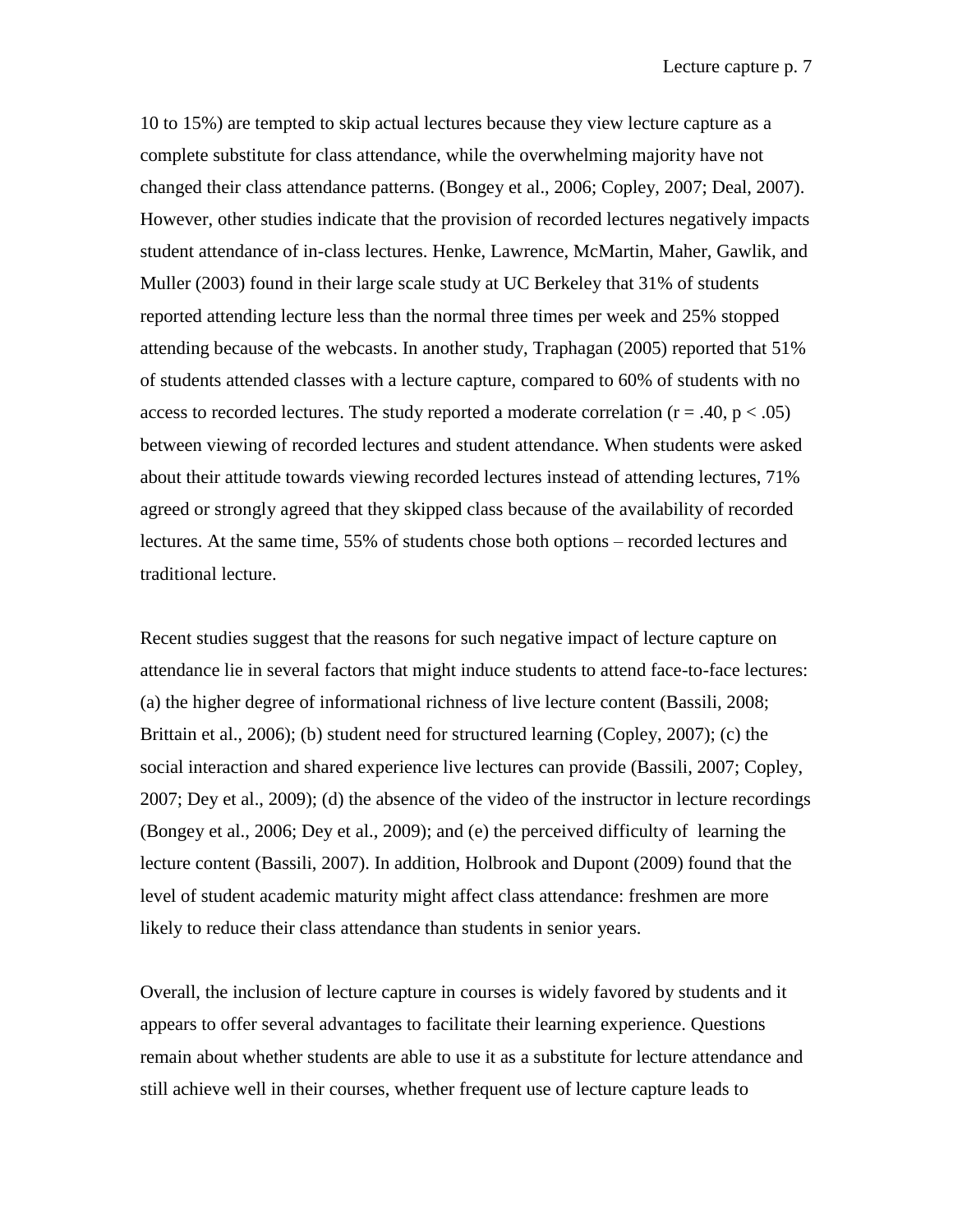improved academic performance, whether there are efficient ways for students to view the lecture recordings, how reported changes in in-class behavior associated with lecture capture are related to performance, and the extent to student preferences for viewing the instructor is related to course grades.

# **3. Research Questions**

To address the above unresolved issues, we formulated the following research questions to investigate in this study:

- 1. What is the relationship between student attendance and finals course grades when complete recordings are available for all lectures?
- 2. What is the relationship between frequency of access of lecture recordings and grades?
- 3. What is the relationship between viewing patterns and grades?
- 4. What is the relationship between in-class behavior during lectures and grades?
- 5. What is the relationship between students' preferences for viewing the instructor in videos and grades?

# **4. Methodology**

We investigated the research questions in six large freshman classes in a faculty of health at a major urban university in Canada. The present project was a sub study of a larger investigation into students' use of the Moodle course management system in these courses. For the 12 week duration of the courses, each 3 hour weekly lecture was captured using the Camtasia Relay software (http://www.techsmith.com/camtasiarelay) which recorded the instructor's voice and PowerPoint slides. Links to the lectures were made available immediately after class in Moodle or students could subscribe to the videos at iTunes.

Toward the end of the course instructors announced in class and posted in their course Moodle, a link to an online questionnaire which was the main source of data for the study. The researchers, who were at arm's length to the courses, also paid visits to each class to explain to the students the purpose of the research and to answer any questions.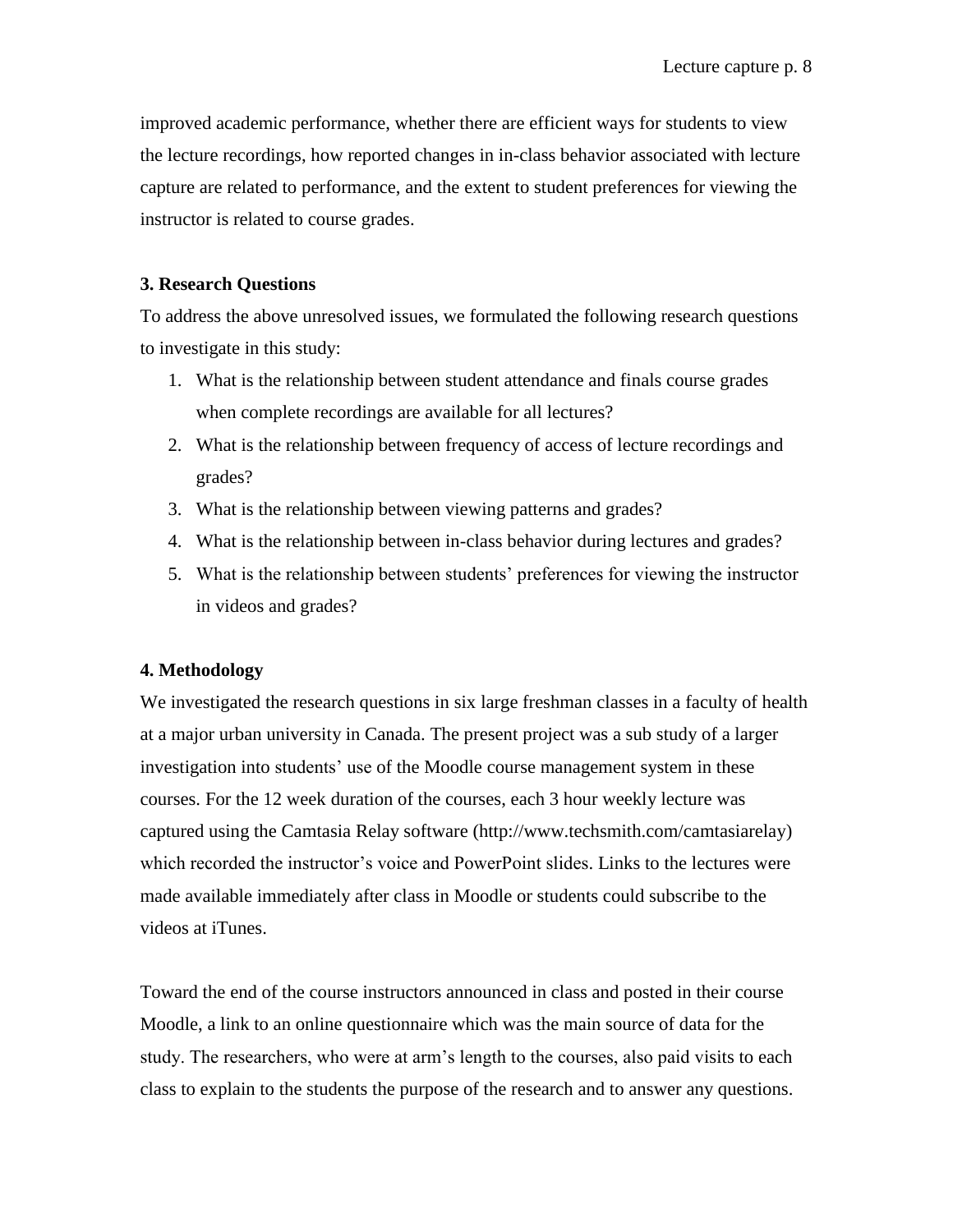Students were then asked to voluntarily respond to the questionnaire and to enter their student number. The questionnaire contained multiple option questions that related directly to each of the research questions. The wordings of these questions are summarized below in the results section.

A total of 2376 students were enrolled in the courses, which averaged 396 students per class. Of these, 869 or 37% of the students responded to the questionnaire; however, only 439 of the total group or 19% volunteered to provided their student ID number. This study is based on the later group of respondents because the student ID was necessary for us to obtain each respondent's final course grade. Grades awarded in the courses were based on a 10 point scale, with 9 representing an A+ and 0 representing an F. Typically, when calculating final course grades, instructors took into account multiple choice exam scores, mid-term tests, and assignments. In this study, we use the term student grades, achievement, and academic performance as interchangeable terms. Attendance in lectures was not compulsory and the instructors did not keep records of attendance.

A potential limitation of this study is that we relied on student self-reports for matters such as attendance, viewing patterns, and in-class behavior. However, extensive research suggests that students are accurate and credible reporters of their educational experiences (Kuh, 2001). In summarizing this research, Kuh stated that self-reports are most likely to be valid when:

(1) the information requested is known to the respondents; (2) the questions are phrased clearly and unambiguously; (3) the questions refer to recent activities; (4) the respondents think the questions merit a serious and thoughtful response; and (5) answering the questions does not threaten, embarrass, or violate the privacy of the respondent or encourage the respondent to respond in socially desirable ways" (Kuh, 2001, pp. 3-4).

We designed our questionnaire to satisfy these conditions and believe that we were able to meet them.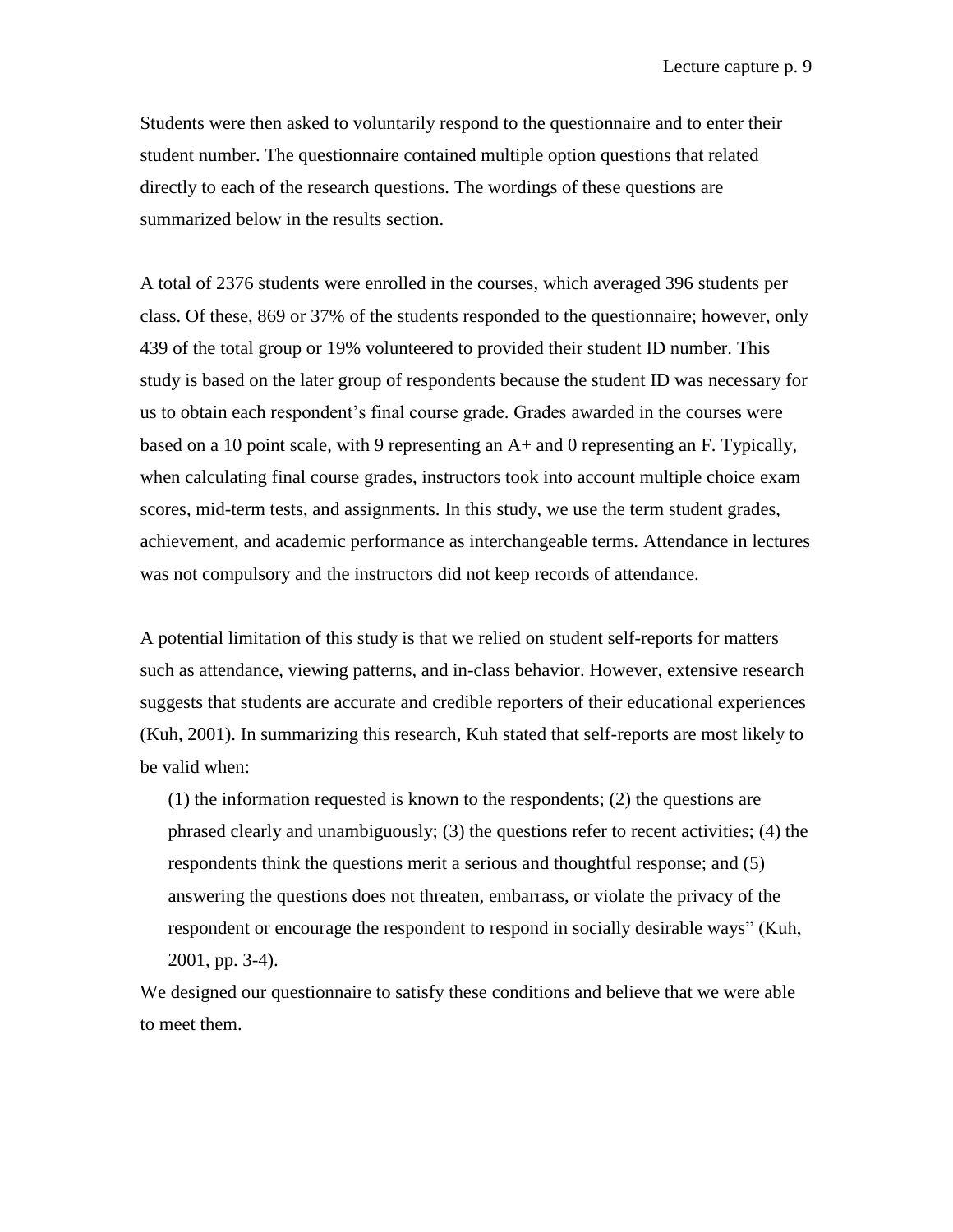## **5. Results and Discussion**

### *5.1 Research Question 1: Lecture Attendance and Student Grades*

Students were asked what effect, if any, the availability of lecture recordings had on their normal level of lecture attendance compared to courses where such recordings were not made available. Table 1 below shows that 43% said that their attendance was about the same as courses without recordings. A slight plurality, 55%, indicated that their attendance was less than normal with 10% responding that they stopped attending lectures entirely. Two percent of students reported that they attended more often. The mean grade of those who stopped attending was the highest (6.19), while those who attended more often was the lowest (4.89). One-way ANOVA results, however, showed that the differences in grades between response categories was not significant  $[F(1, 5) =$ 0.887,  $MSE = 4.958$ ,  $p = .490$ . Thus, while most students attended less because of the availability of lecture capture, there is no evidence to suggest that their grades suffered as a result.

#### Table 1

| <b>Attendance Pattern Change</b> | Frequency $(\% )$ | Mean Grade |
|----------------------------------|-------------------|------------|
| Stopped attending lectures       | 44 (10)           | 6.19       |
| completely                       |                   |            |
| Attendance was less than         | 52 (12)           | 5.40       |
| 50% of normal                    |                   |            |
| Attendance was between           | 70 (16)           | 5.44       |
| 50% - 75% of normal              |                   |            |
| Attendance was between           | 74 (17)           | 5.68       |
| 75% - 100% of normal             |                   |            |
| Attendance rate was the          | 190 (43)          | 5.59       |
| same                             |                   |            |
| Attended more lectures than      | 9(2)              | 4.89       |
| normal                           |                   |            |

*Change in Attendance Pattern and Mean Grades (N=439)*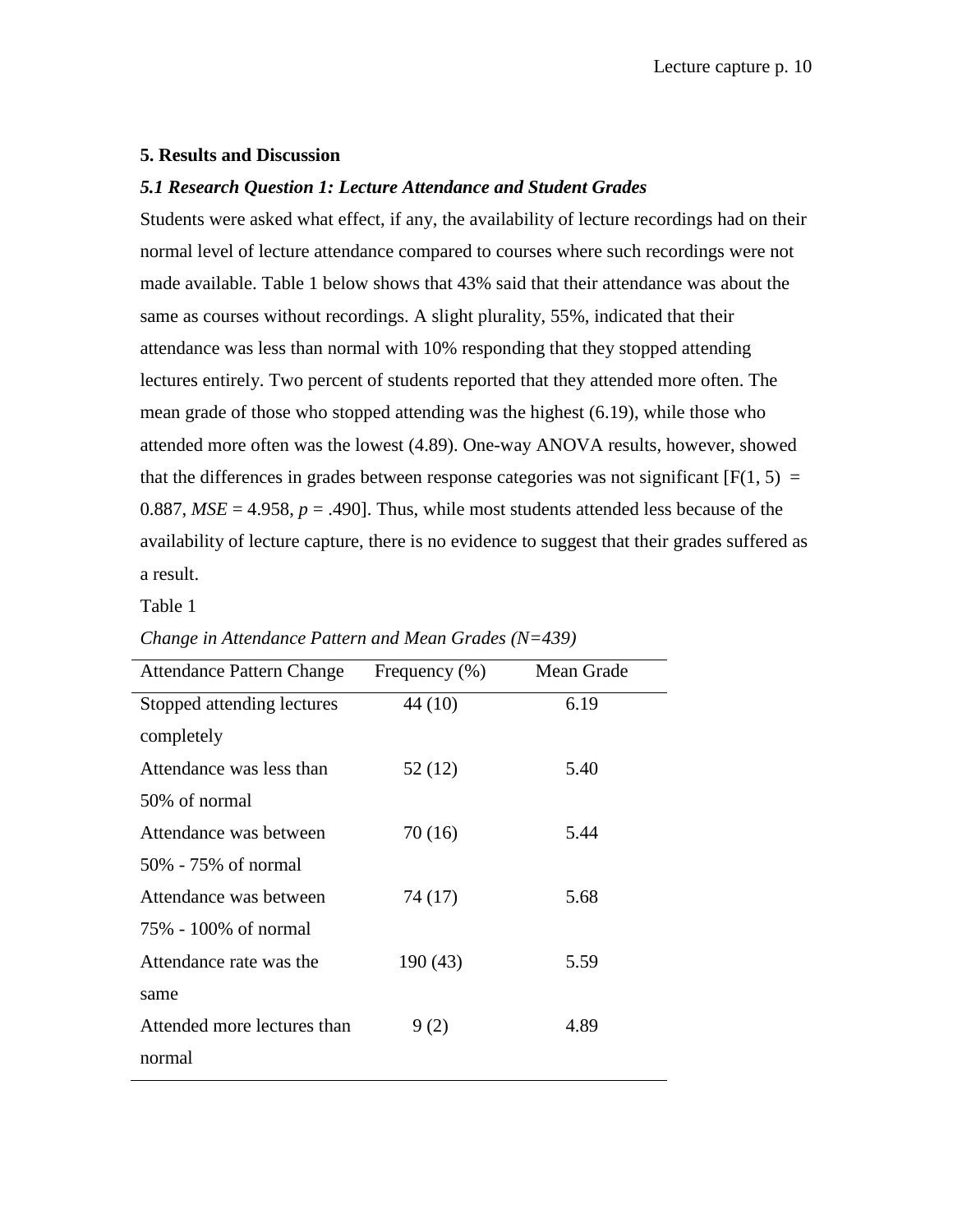Our finding that students, on the whole, reported attending class slightly less is generally consistent with the literature (*e.g.,* Deal, 2007). What is also consistent with the literature is that some students stop attending the lectures entirely. In a UC Berkeley study, 25% of students reported that they did not attend lectures in a very large introductory chemistry course because they had access to video recordings (Harley, Henke, Lawrence, McMartin, Maher, Gawlik, & Miller, 2003). Bongey et al. (2006) found that only 6% did not attend lectures. Thus our finding of 10% who stopped attending is within the range of what might be expected. What is interesting in our study is that these students tended to be the ones with the highest final grades, even though we did not find a statistically significant relationship between grades an attendance. No studies were found in the literature that address this specific question, but we speculate that higher achieving students had the confidence and self discipline to study the lectures only online as they were verbatim from the class lectures, including course announcements, whereas lower achieving students may not have had the confidence to rely solely on them. Additionally, all students had access to the course Moodle site that contained course resources and links to relevant readings and websites, so the higher achievers may have found that attending class was redundant.

**5.2 Research Question 2: Frequency of Accessing Recordings and Student Grades** Students were free to access lecture recordings during their course at anytime from anyplace. They were asked to respond approximately how often they viewed the recordings. While there was considerable variability in the reported frequency of access to the recordings (see Table 2), over half of the students (56%) accessed them 2 or 3 times a week or more suggesting that they were making regular use of them. Somewhat unanticipated was that a minority of students (11%) reported viewing them at least once per day. These finding suggest that students in the current study made somewhat greater use of the recordings than reported in other studies. Other researchers report that only about a third of students tend to watch videos within a week of lectures (Brotherington & Abowd, 2004; Traphagan, 2005), whereas Zupancic & Horz (2002) found that 42% watched recordings within two weeks. Our finding that 20% viewed the videos only once a month or less suggest that these students watched the videos just before exams and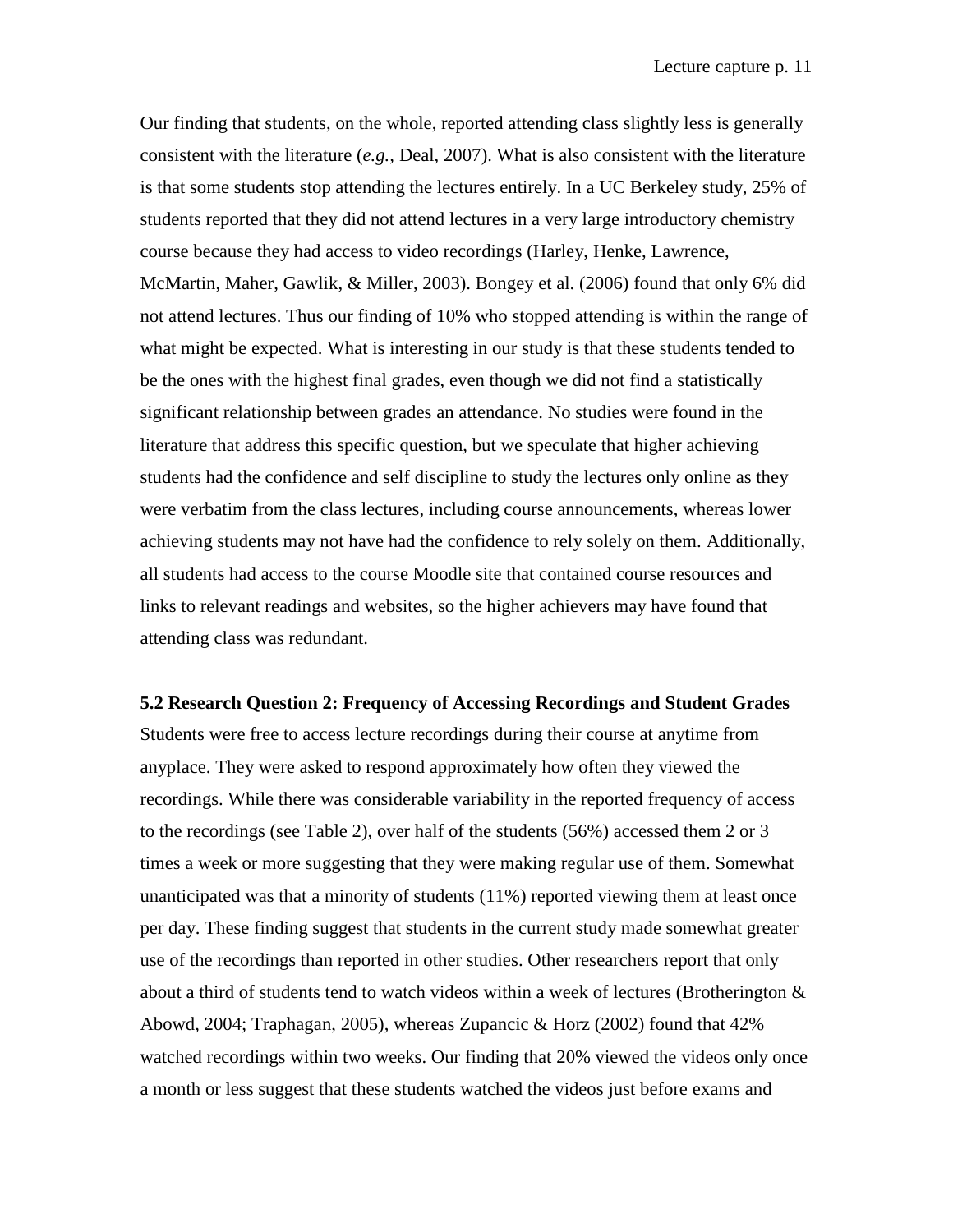midterm tests. Although detailed usage records were not kept, this finding is consistent with that of other studies (*e.g*., Deal, 2007).

## Table 2

|               | Rate of Access |         |                               |          |           |
|---------------|----------------|---------|-------------------------------|----------|-----------|
|               | Once per       | 2 or 3  | 2 or 3                        | $4$ to 6 | 1 or more |
|               | month or       |         | times per times per times per |          | times per |
| Variable      | less           | month   | week                          | week     | day       |
| Frequency (%) | 85 (20)        | 109(25) | 129(30)                       | 65(15)   | 46(11)    |
| Mean grade    | 6.27           | 5.80    | 5.64                          | 4.69     | 5.11      |

*Frequency of Accessing Lecture Recordings and Mean Grades (N=434)*

The rate of access was significantly related to student grades  $[F(1, 4) = 4.995, MS =$ 26.83,  $p = .001$ ; therefore, a Tukey post hoc analysis was conducted. Probabilities for simple contrasts with the Tukey test are shown in Table 3. These findings indicate that students who accessed the recordings once per month or less often achieved significantly higher grades than those who accessed them 4 to 6 times per week or more often. Additionally, students who accessed them only 2 to 3 times per month scored significantly higher than those who viewed them 4 to 6 times per week. No other contrasts were significant.

Two interpretations of these results seem plausible. First, it may be that the higher achieving students do not need to access the supplementary videos as often in order to succeed in the courses, thus reflecting an efficient learning strategy of viewing them only when they feel necessary. Another interpretation might be that the lower achieving students lack the confidence, comprehension skills, and/or note taking ability so that they feel that they have to view the videos more often. This finding may also provide an explanation why researchers have reported mixed findings on the impact lecture capture on achievement as discussed in section 2 above. None of the above studies provided analyses of the relationship between frequency of viewing and grades, except that Traphagan (2005) found that students who expected to receive an  $A$ <sup>n</sup> in their course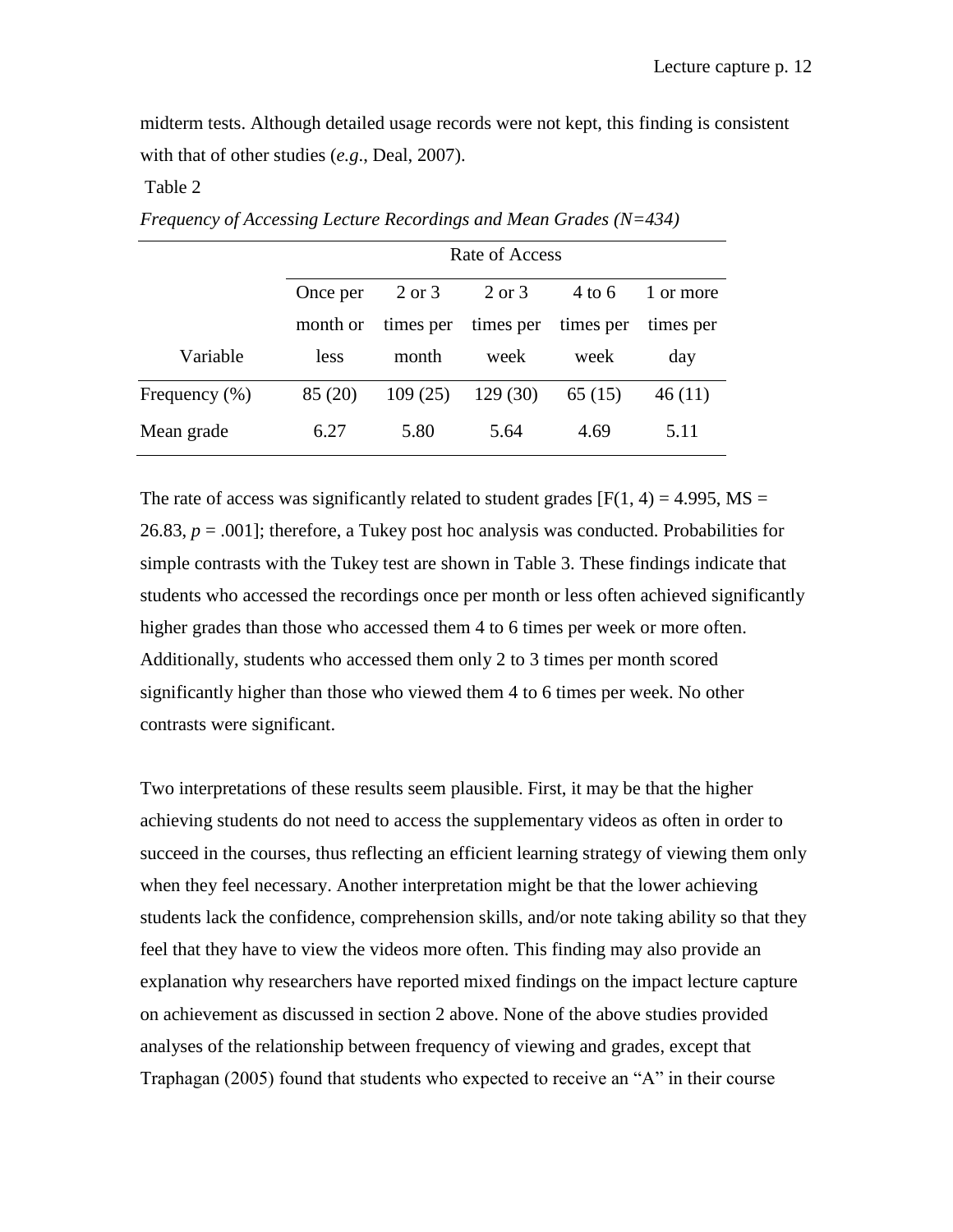watched the lecture recordings more often than those who expected a "B." Nonetheless, our findings suggest that lecture capture may be of more benefit to lower achieving students. Pinder-Grover, Millunchick, Bierwert, and Shuller (2009) provide some support for this notion. The researchers found a significant correlation between final course grade and frequency of viewing recorded lectures ( $p \le 01$ ) in one of two years of engineering classes studied. From the graphical presentation of their findings, A and B grade students appear to be "very low" users of recordings (defined at 1 to 10 viewings).

# Table 3

|               | Rate of Access |              |              |           |  |
|---------------|----------------|--------------|--------------|-----------|--|
|               | 2 or 3 times   | 2 or 3 times | 4 to 6 times | 1 or more |  |
| Rate of       | per month      | per week     | per week     | times per |  |
| Access        |                |              |              | day       |  |
| Once per      | .626           | .259         | $.000**$     | $.045*$   |  |
| month or less |                |              |              |           |  |
| 2 or 3 times  |                | .974         | $.017*$      | .416      |  |
| per month     |                |              |              |           |  |
| 2 or 3 times  |                |              | .059         | .683      |  |
| per week      |                |              |              |           |  |
| 4 to 6 times  |                |              |              | .879      |  |
| per week      |                |              |              |           |  |

| Post hoc Tukey Test Probabilities for Rate of Access |  |  |  |  |
|------------------------------------------------------|--|--|--|--|
|                                                      |  |  |  |  |

 $* p < .05$  \*\* $p < .01$ 

### **5.3 Research Question 3: Viewing Patterns and Student Grades**

Students were asked to choose one of five statements that best described their pattern of viewing lecture capture videos. These statements ranged from "Did not view the lecture recording" to "Fast-forwarded to sections and watched them multiple times." From Table 4, it can be seen that 27% of students reported viewing the entire recording only once and 14% watched the whole video multiple times (total 41%). This finding is generally in line with Traphagan (2005) who reported that approximately 45% of students tended to view the entire lecture rather than picking out specific sections of the videos to view. Nearly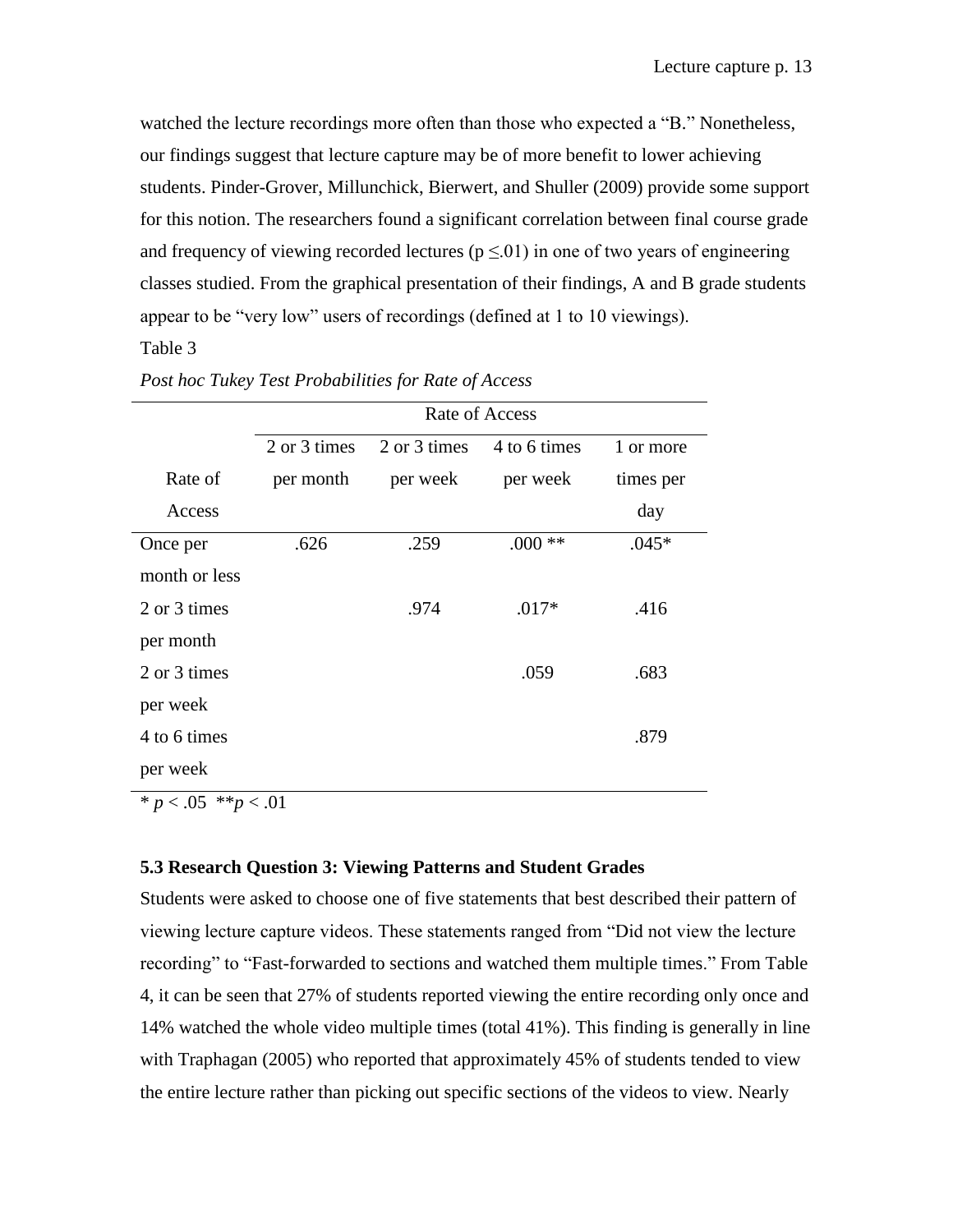identical findings were also reported by Pinder-Grover et al. (2009). Also of interest in this table is that the largest single response category (34%) said that they watched the entire recording once and sections multiple times, and that 8% responded that they did not watch the videos at all.

### Table 4

|           | Viewing behavior |           |           |            |             |             |
|-----------|------------------|-----------|-----------|------------|-------------|-------------|
|           | Did not          | Watched   | Watched   | Watched    | Fast-       | Fast-       |
|           | view             | recording | recording | the entire | forwarded   | forwarded   |
|           | lecture          | once      | multiple  | recording  | to sections | to sections |
|           | recording        |           | times     | once and   | and         | and         |
|           |                  |           |           | sections   | watched     | watched     |
|           |                  |           |           | multiple   | them once   | them        |
|           |                  |           |           | times      |             | multiple    |
| Variable  |                  |           |           |            |             | times       |
| Frequency | 37(8)            | 118(27)   | 63(14)    | 150(34)    | 32(7)       | 39(9)       |
| (% )      |                  |           |           |            |             |             |
| Mean      | 5.92             | 5.84      | 4.63      | 5.43       | 6.75        | 5.90        |
| grade     |                  |           |           |            |             |             |

*Frequency of Viewing Behaviors and Mean Grades (N = 439)*

There was a significant relationship between viewing behavior and grades  $[F(1, 5) =$ 4.435,  $MS = 23.82$ ,  $p = .001$ . The Tukey post hoc comparisons are given in Table 5. The comparisons indicate that students who fast-forwarded to sections of the videos and watched them once achieved significantly higher than: (1) those who watched them multiple times  $(p = .000)$ , and (2) those who watched the entire recording once and sections multiple times ( $p = .043$ ). The comparisons also show that students who watched the recordings only once scored higher than those who watched them multiple times ( $p =$ .012). This finding suggests that the higher achievers used the videos only to clarify or review specific topics, not to review the entire lecture. The lowest achievers tended to be those who watched whole videos multiple times.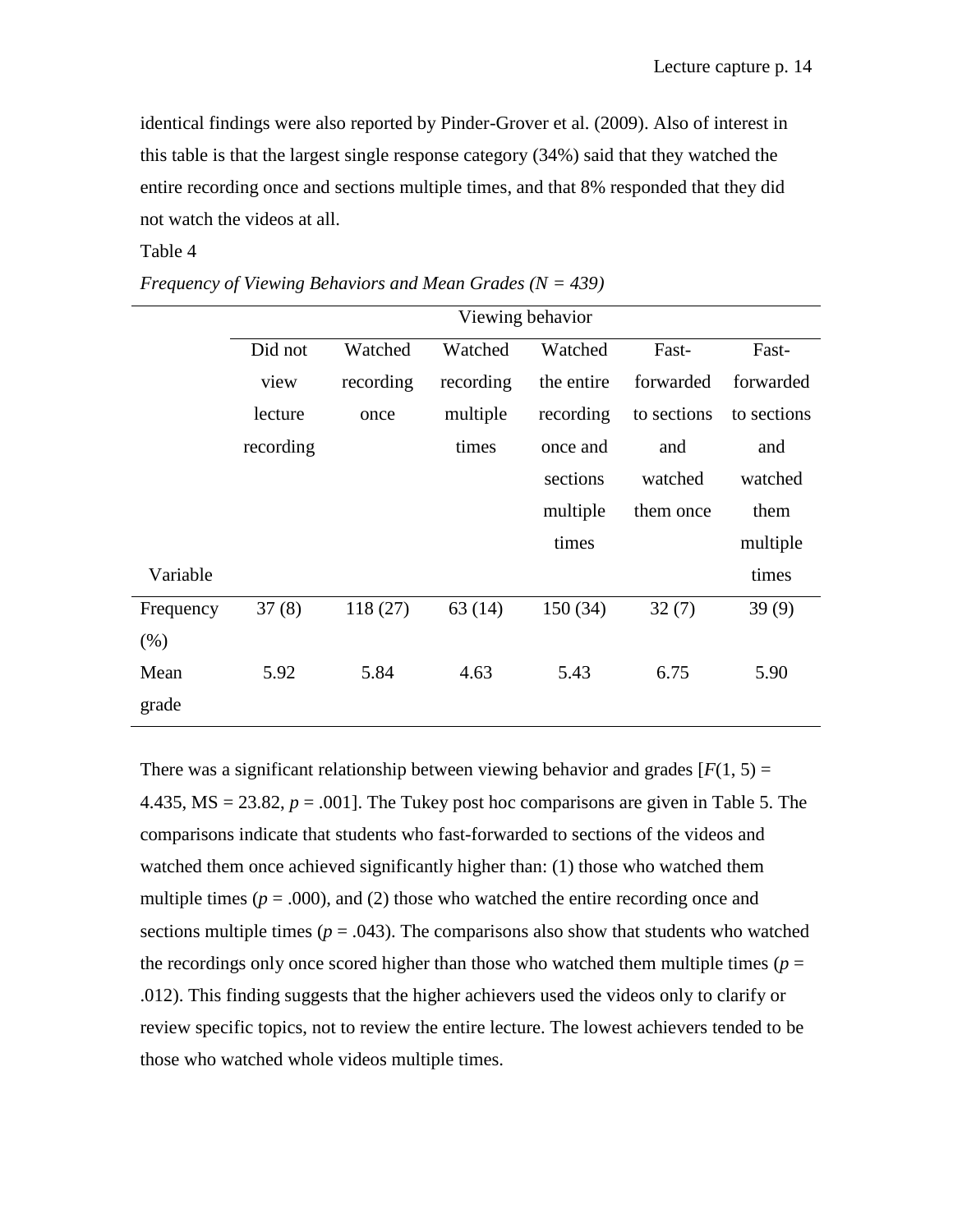# Table 5

|                          |           |           | Viewing behavior |              |              |
|--------------------------|-----------|-----------|------------------|--------------|--------------|
|                          | Watched   | Watched   | Watched the      | Fast-        | Fast-        |
|                          | recording | recording | entire           | forwarded to | forwarded to |
|                          | once      | multiple  | recording        | sections and | sections and |
|                          |           | times     | once and         | watched      | watched them |
|                          |           |           | sections         | them once    | multiple     |
| Viewing                  |           |           | multiple         |              | times        |
| behavior                 |           |           | times            |              |              |
| Did not view             | 1.000     | .082      | .864             | .674         | 1.000        |
| lecture                  |           |           |                  |              |              |
| recording                |           |           |                  |              |              |
| Watched                  |           | $.012*$   | .713             | .360         | 1.000        |
| recording                |           |           |                  |              |              |
| once                     |           |           |                  |              |              |
| Watched                  |           |           | .198             | $.000**$     | .083         |
| recording                |           |           |                  |              |              |
| multiple times           |           |           |                  |              |              |
| Watched the              |           |           |                  | $.043*$      | .875         |
| entire                   |           |           |                  |              |              |
| recording                |           |           |                  |              |              |
| once and                 |           |           |                  |              |              |
| sections                 |           |           |                  |              |              |
| multiple times           |           |           |                  |              |              |
| Fast-                    |           |           |                  |              | .637         |
| forwarded to             |           |           |                  |              |              |
| sections and             |           |           |                  |              |              |
| watched them             |           |           |                  |              |              |
| once                     |           |           |                  |              |              |
| * $p < .05$ ** $p < .01$ |           |           |                  |              |              |

*Post hoc Tukey Test Probabilities for Viewing Behavior*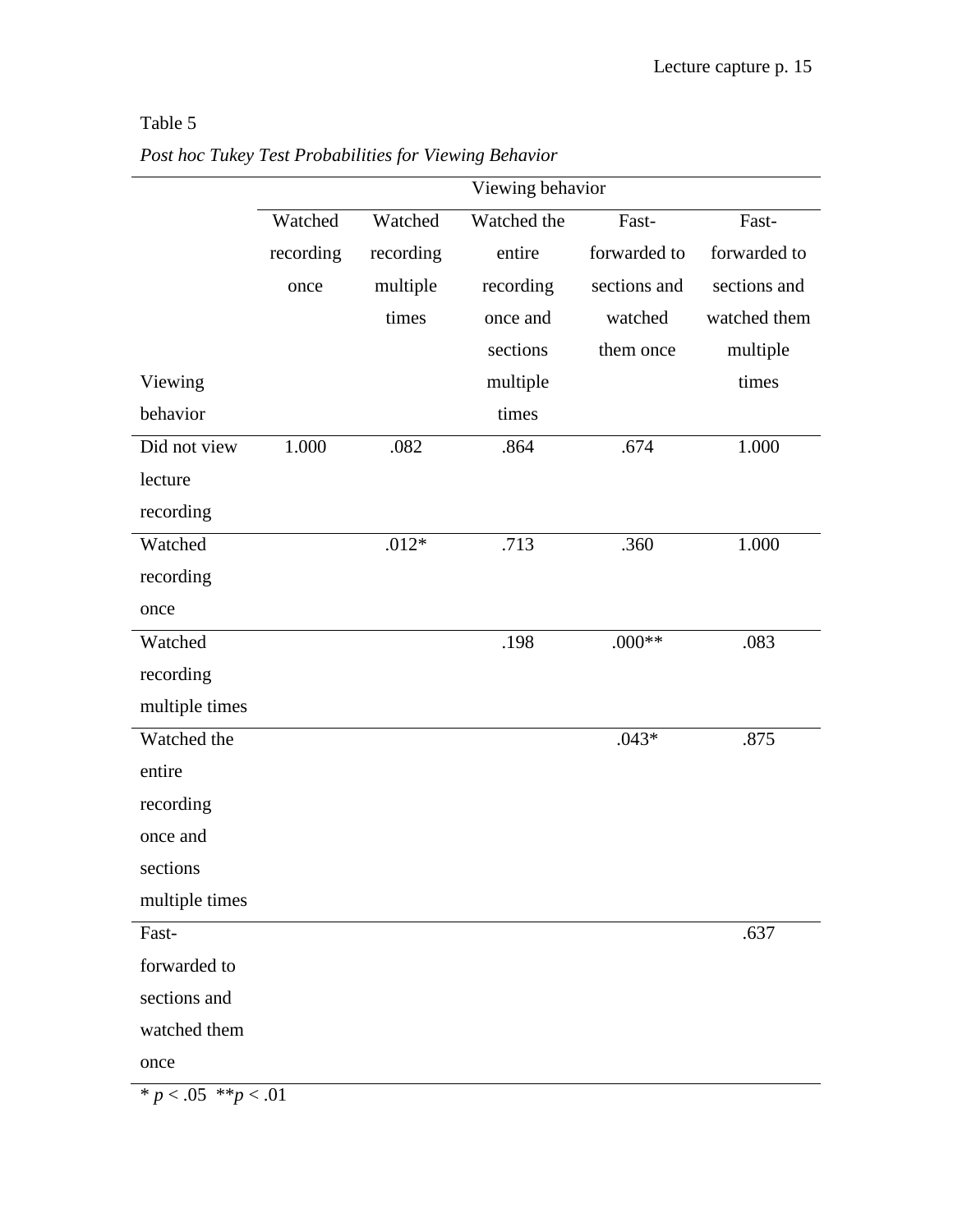#### **5.4 Research Question 4: In-class Behavior and Student Grades**

One of the arguments presented to justify lecture capture is that having the lectures available outside of class will encourage students to better concentrate in class on the lecture and participate more actively in class rather than focusing on note taking. Therefore, students were asked six Yes-No questions about their in-class behavior in comparison to other courses they were taking that did not have lecture capture. From Table 6, it can be seen that nearly three-quarters of students (74%) reported that availability of recordings made no difference to their in-class behavior. Students were almost evenly divided between Yes and No on two other questions: (1) whether they followed discussions more closely and (2) whether they focused more on the lecture and less on note taking. The vast majority (95%) indicated that having the recordings available did not lead them to pay less attention to the in-class lecture. Not unexpectedly, because of the large size of classes, a very large majority of students responded that they did not participate more in discussions (82%) or ask more questions (91%) as there was likely little opportunity to do so. No significant differences in course grades were found between Yes and No respondents on any of the six questions.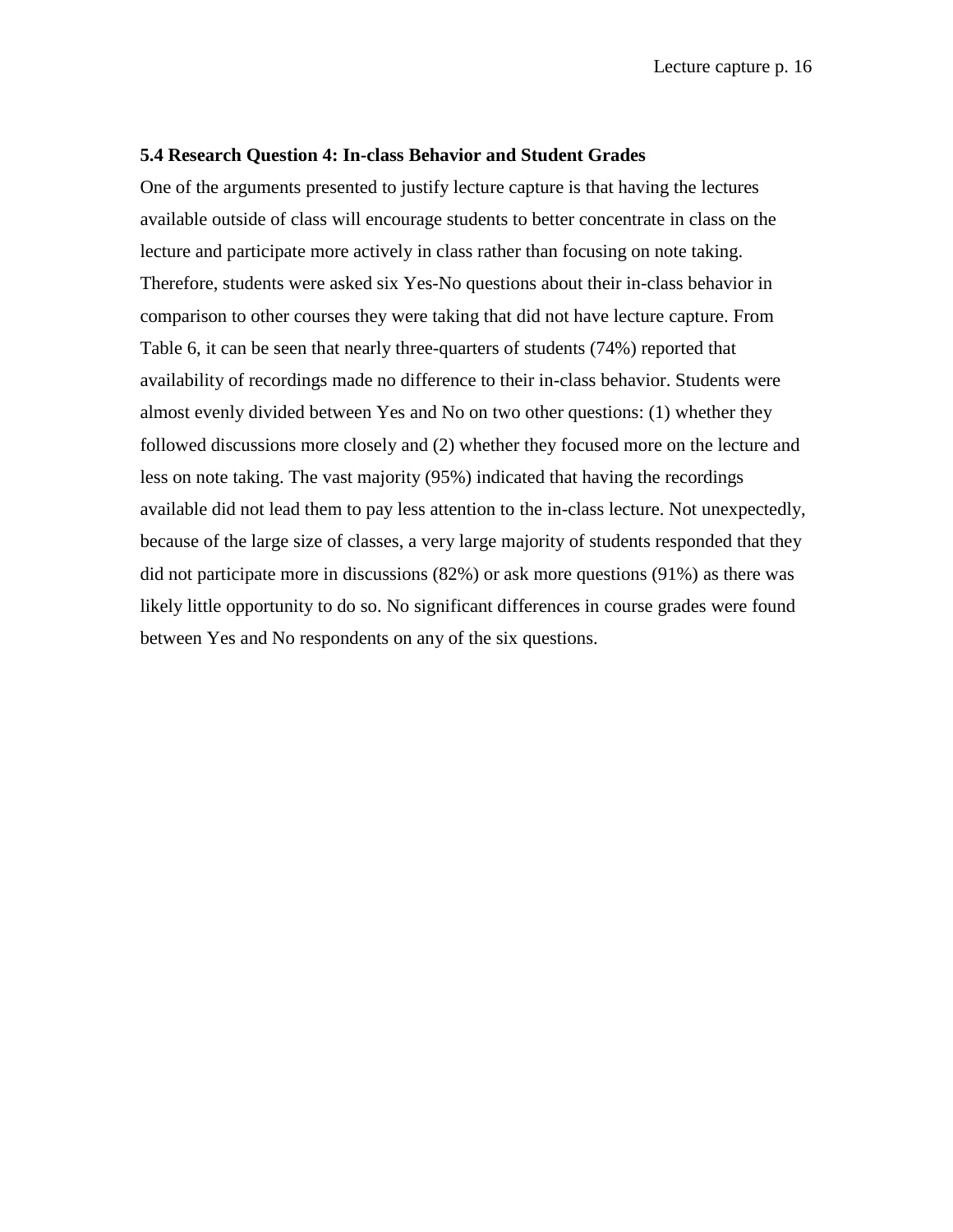# Table 6

*Frequency of In-class Behavior and Achievement*

| <b>Behaviors</b>         | Response       | Frequency | Mean  | $\boldsymbol{F}$ | $\boldsymbol{p}$ |
|--------------------------|----------------|-----------|-------|------------------|------------------|
|                          |                | (% )      | grade |                  |                  |
| I followed discussions   | N <sub>0</sub> | 240(55)   | 5.67  | 0.153            | .696             |
| more closely.            | Yes            | 198 (45)  | 5.53  |                  |                  |
| I participated in more   | N <sub>0</sub> | 359 (82)  | 5.59  | 1.155            | .283             |
| discussions.             | Yes            | 79 (18)   | 5.68  |                  |                  |
| I asked more questions   | N <sub>o</sub> | 401 (91)  | 5.65  | 1.435            | .232             |
| during the lecture.      | Yes            | 37(9)     | 5.18  |                  |                  |
| I paid less attention to | N <sub>o</sub> | 415 (95)  | 5.61  | 0.057            | .811             |
| the lecture.             | Yes            | 23(5)     | 5.57  |                  |                  |
| It made no difference to | N <sub>0</sub> | 324 (74)  | 5.51  | 0.206            | .650             |
| me.                      | Yes            | 114 (26)  | 5.87  |                  |                  |
| I focused more on        | N <sub>o</sub> | 213 (49)  | 5.79  |                  |                  |
| understanding the        | Yes            | 225(51)   | 5.44  | 0.925            | .337             |
| lecture and less on      |                |           |       |                  |                  |
| note-taking.             |                |           |       |                  |                  |

Although freeing up students from in-class note taking seems to be a reasonable justification for lecture capture use, our findings do not support this rationale. Other researchers have found changes, however. Copley (2007) reported that of the 84 students who responded to a survey, approximately 40% indicated that they downloaded podcasts ―to enable note-taking at their own pace‖ (p. 395). This response is not a direct measure of whether students did less note taking in class, but it suggests that they did. Brotherton and Abowd (2004) did find that students took fewer notes in class when lecture recordings were available and focused more attention to the lecture. Another change in class behavior was reported by Harpp et al. (2004) who cited an instructor who said that the online lectures reduced student "verification questions" by about 50% which saved 3 to 4 hours per week in lecture time (p. 689).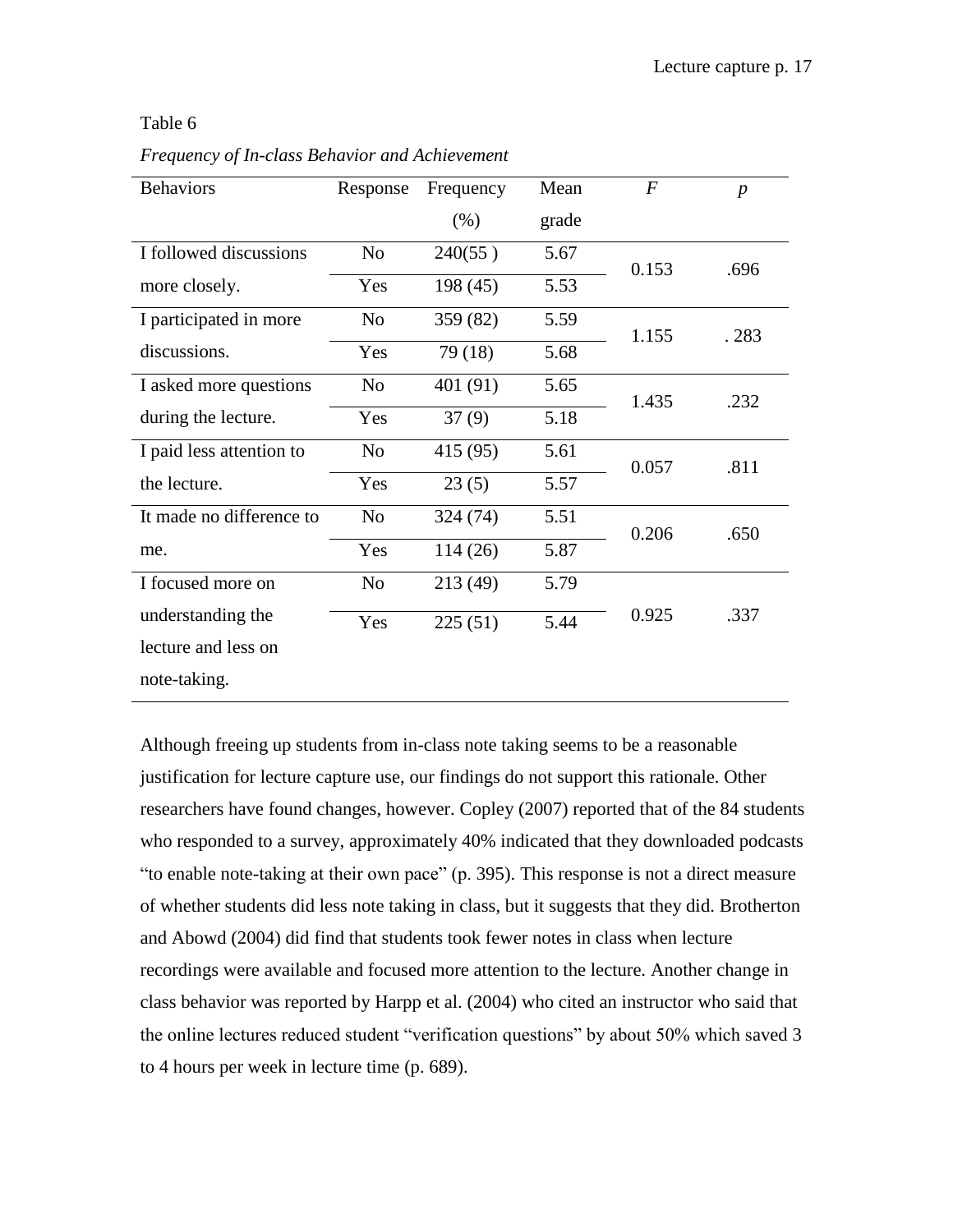# **5.5 Research Question 5: Importance of Viewing Instructor and Student Grades**

As mentioned earlier, the lecture capture system used in this study did not include video of the instructor because it simplified the recording process, reduced costs, and reduced downloading time. In order to help the university decide whether they want to include video of the instructor in the future, students were asked about its potential value. Responses to this question are given in Table 7, which shows that almost two-thirds of students (65%) responded that the inclusion of video of the instructor would be "useful" or "essential" in future courses. Only 14% said that it was not needed. No significant differences in grades were found across response categories  $[F(1,3) = 0.540, MS = 3.023,$  $p = 0.655$ . This finding suggests that neither the academically weaker nor academically stronger students had a preference one way or the other for the inclusion of video. These findings are consistent with Dey et al. (2009) who found that, while students may prefer to see video image of the instructor, there was no difference in retention or transfer between students who listened to lectures with presentation slides and instructor audio with or without a video image of the instructor. Given their finding, Dey et al. (2009) questioned the wisdom of going to the trouble and expense of providing video in lecture capture recordings.

Table 7

| Response        | Frequency $(\% )$ | Mean grade |
|-----------------|-------------------|------------|
| Not needed      | 63(14)            | 5.62       |
| Slightly useful | 91(21)            | 5.78       |
| Useful          | 149 (34)          | 5.68       |
| Essential       | 136(31)           | 5.40       |

*Value of Seeing the Instructor in Video (N = 439)*

# **6. Summary and Conclusions**

Lecture capture in large undergraduate courses is highly regarded by students as it offers them flexibility to attend classes—or not, it is convenient for them to review lectures when studying, they can catch up on course material when they miss a class, they feel less pressured to take detailed notes in class knowing that they can view the views later,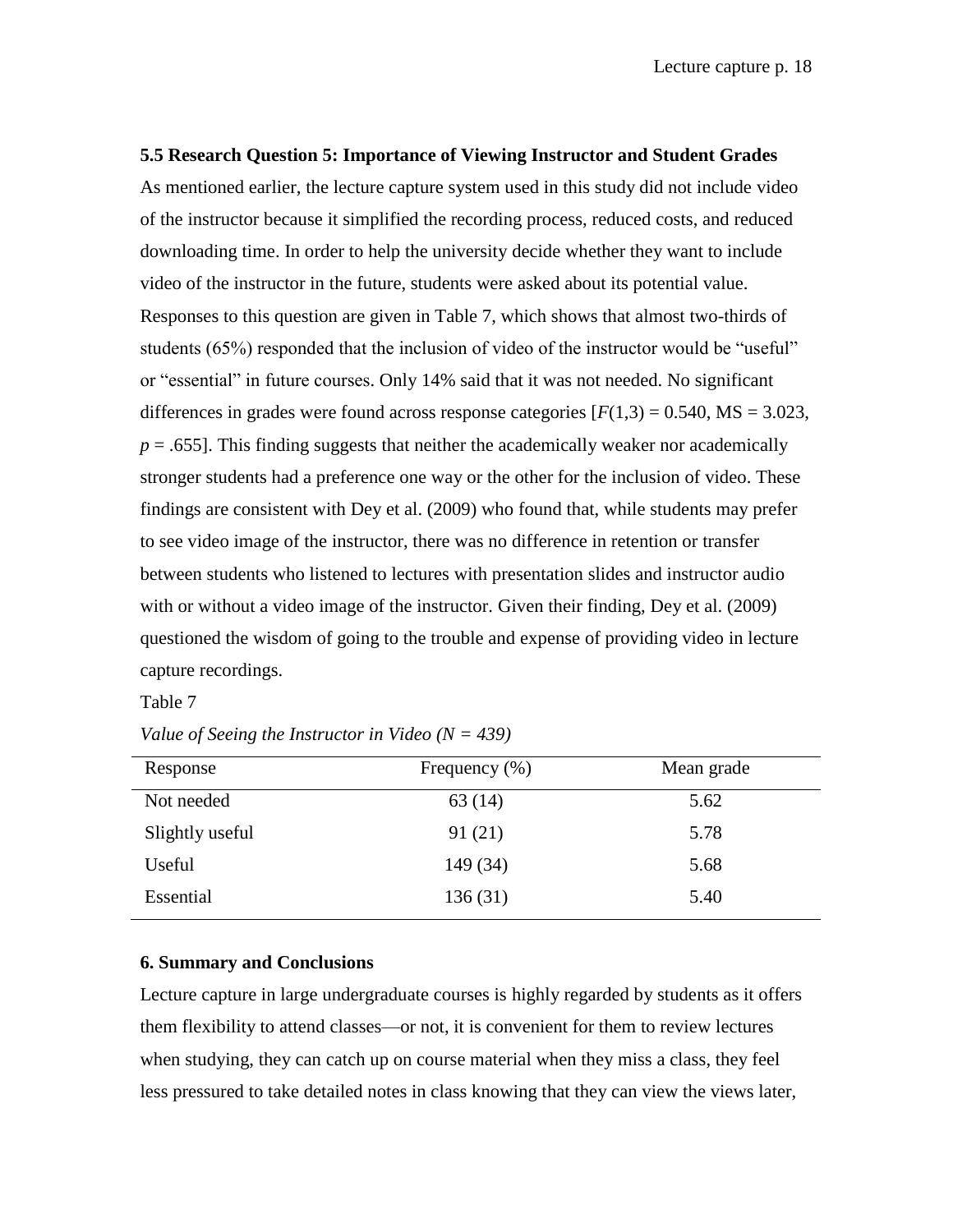and students can simply ignore recordings if they do not find them helpful. Whether access to captured lectures actually leads to improved student academic performance is still an open question as studies comparing classes with and without lecture capture show marginal, if any, improvement. In this context, we undertook the present study in an attempt to further understand academic performance in large undergraduate courses that employ lecture capture. We investigated five research questions concerning students' perceptions of various aspects of lecture capture and the relationship of those perceptions to academic performance. Students in five large undergraduate courses (N=439) responded to a survey on their perceptions of lecture capture used in their course and academic performance was measured by the final course grade. Significant relationships were found between these variables for two of the research questions.

The first significant relationship was for research question 2 that concerned how often students viewed lecture recordings. Our findings indicate that students who viewed them once per month or less achieved significantly higher than those who viewed them more often. Even students who viewed them only a few times a month scored higher than more frequent viewers. As discussed earlier, there is some evidence in the literature of a positive correlation between viewing frequency and grades (Traghagan, 2005; Pinder-Grover et al., 2009); however, our finding suggests that lower achieving students may benefit more from lecture capture than higher achievers. It may be that as students gain success in a course—and build the confidence that may come with this success—they will feel less need to review material in the lecture recordings. Therefore, further research is needed to examine the question of who benefits most from lecture recordings and why they benefit.

Research question 3 dealing with viewing behaviors was the second area where we found significant relationships. The highest achieving students fast-forwarded to sections and watched them once, whereas the lowest achievers watched the whole video for each class multiple times or watched the entire recording once and sections multiple times. Von Konsky, Ivins, and Gribble (2009) observed this phenomenon when they described four students in their study who received different grades in an undergraduate software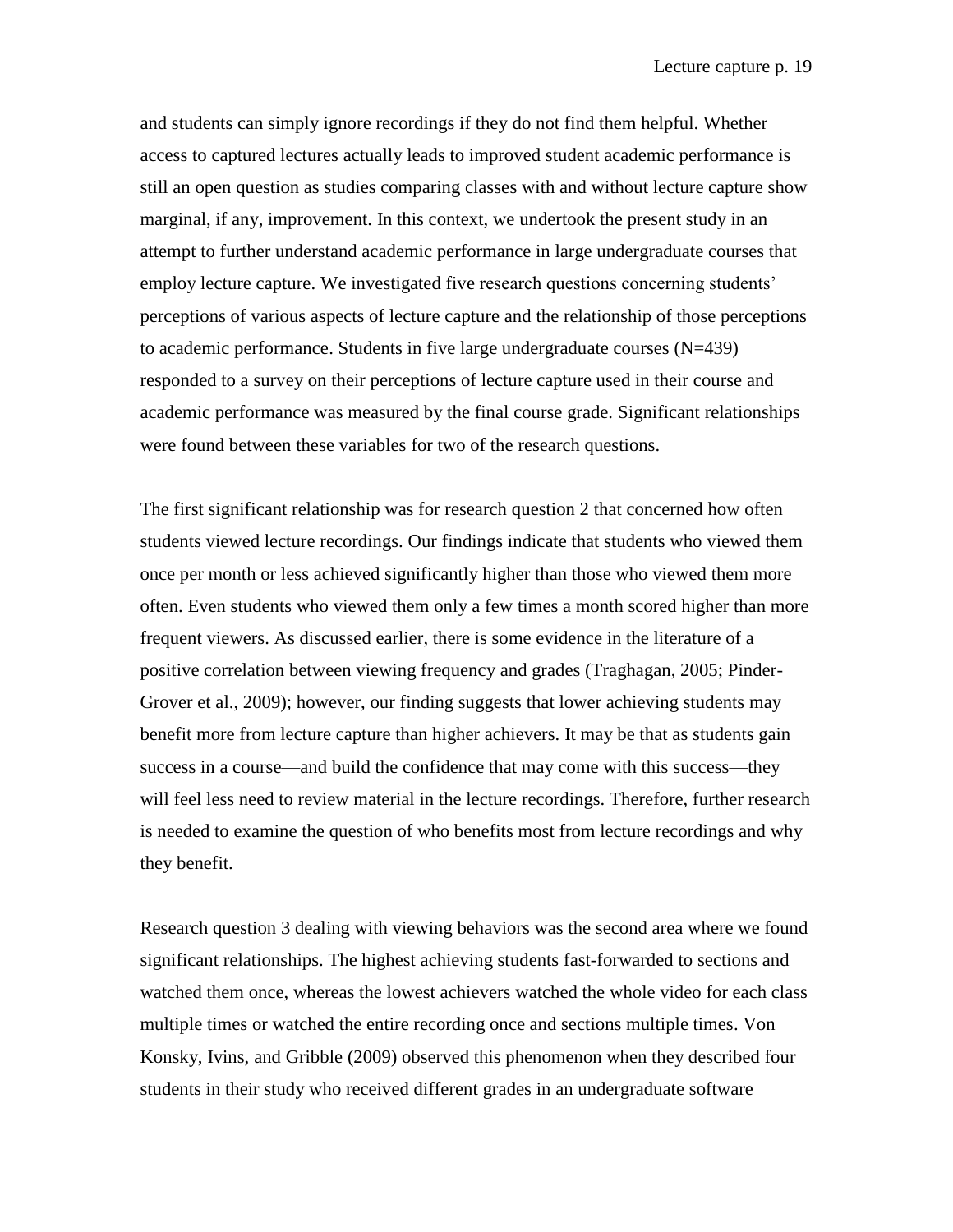engineering course. The highest achiever listened to only one hour of recordings and ―strongly disagreed‖ with the statement ―when I listened to recordings, I tended to listen to the entire lecture" (p. 592); whereas, the lowest achiever "agreed" with the same statement and reported listening to 8 hours of recordings. The findings for this research question, together with the findings for question 2 above, tend to reinforce the view that higher achievers bring to their studies well-developed and successful learning strategies. Therefore, lecture capture provides minimal added value for them if they attend class, take notes, or study the course content in other ways. Lower achievers are not as likely to have developed these successful strategies and depend more on viewing recordings multiple times in an attempt to make the subject matter "sink in." Again, we call for more research to investigate the differences in lecture capture usage among students of different achievement levels.

Results for the remaining three research questions did not indicate a significant relationship between achievement and attendance (question 1), in-class behavior (question 4), or preference for viewing the instructor (question 5). A surprising finding on research question 1 was that 10% of students reported that they stopped attending lectures entirely, yet they tended to achieve the highest grades of the response categories (although not significantly higher statistically than others). Given the findings above that high achievers watched videos much less often than others, one wonders how they achieved those grades if they did not even attend class. The only conclusion appears to be that they were independent learners who relied on reading the assigned texts and accessing resources at the course website. They may indicate that a group of more able freshmen students who are not challenged sufficiently by their courses and hence do not attend, an observation made by Don Tapscott in his writings about the current generation of young people who have grown up in a digital world (Tapscott, 2009). Our finding of the lack of relationship between in-class behavior and achievement for research question 4 may be an artifact of large classes where there is little opportunity for interaction with the instructor and students are established in their ways of note taking and attending to the lecturer. The finding could also represent student distrust that the recordings will actually be available after each class as technical difficulties could intervene and render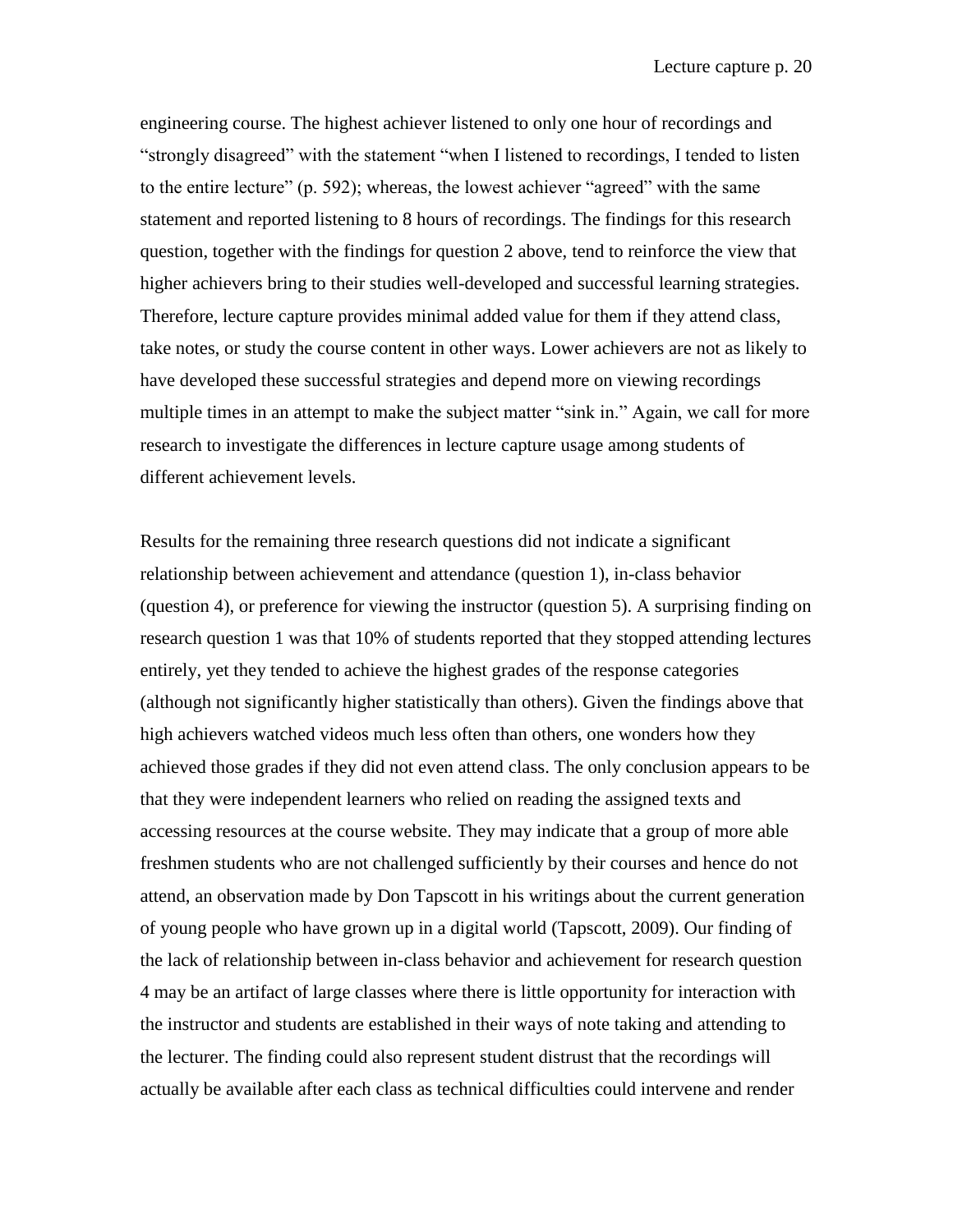them unusable. (The use of lecture capture was considered a pilot project by the university and no guarantee was offered that the recordings would be available in good quality after every lecture.) Our final finding for research question 5 that there was no relationship between students' desire to view the instructor and achievement was not entirely unanticipated. However, the finding that almost two-thirds of students responded that the inclusion of video of the instructor would be "useful" or "essential" in future courses should give higher education decision-makers some pause. While there may not be any direct academic benefit to inclusion of the instructor video, its inclusion may make the videos more engaging and appealing to students.

Overall, video capture has entered the mainstream for large undergraduate classes as a growing number of institutions implement the process and the costs of providing the service decrease. Decision-makers need to realize that there is unlikely to be any achievement improvement for students on the whole; however, our research suggests that low achievers may benefit most from lecture capture. If this conclusion is supported by further research, the resources required to implement lecture capture are well justified.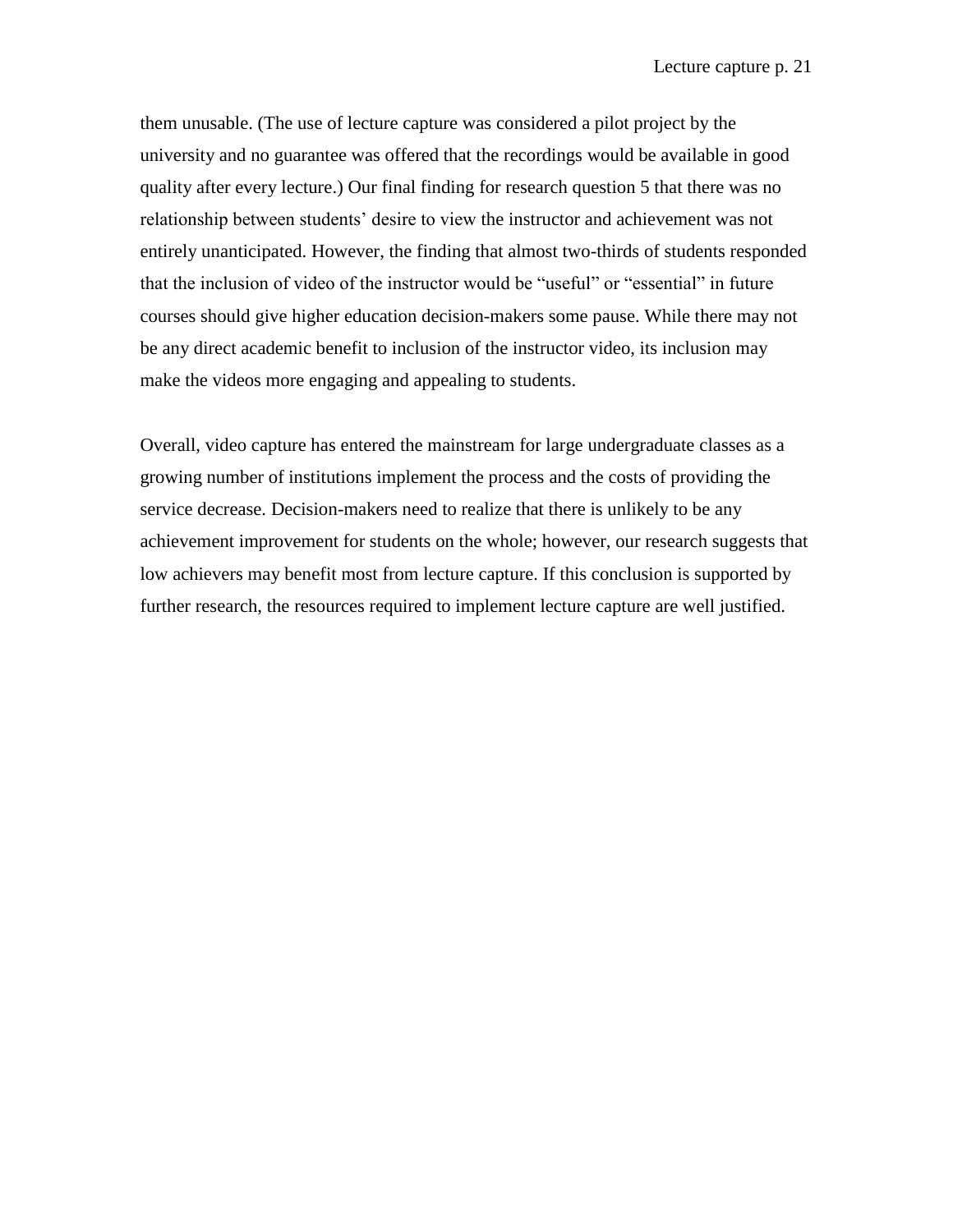### **References**

- Bassili, J. N. (2008). Media richness and social norms in the choice to attend lectures or to watch them online. *Journal of Educational Multimedia and Hypermedia, 17*(4), 453-475.
- Bongey, S. B., Cizadlo, G., & Kalnbach, L. (2006). Explorations in course-casting: Podcasts in higher education. *Campus-Wide Information Systems, 23*(5), 350-367
- Brotherton, J. A., & Abowd, G. D. (2004). Lessons learned from eClass: Assessing automated capture and access in the classroom. *Transactions on Computer-Human Interaction, 11*(2), 121-155.
- Brecht, H. D., & Ogilby, S. M. (2008). Enabling a comprehensive teaching strategy: Video lectures. *Journal of Information Technology Education, 7*, IIP71-86.
- Brittain, S., Glowacki, P., Ittersum, J., & Johnson, L. (2006). Podcasting lectures. *Educause Quaterly, 3*, 24-31.
- Chiu, C-F., & Lee, G. C. (2009). A video lecture and lab-based approach for learning of image processing concepts. *Computers & Education, 52*, 313-323.
- Copley, J. (2007). Audio and video podcasts of lectures for campus-based students: Production and evaluation of student use. *Innovations in Education and Teaching International, 44*(4), 387-399.
- Daft, R. L., & Lengel, R. H. (1984). Information richness: A new approach to managerial behavior and organizational design. In L. L. Cummings & B. M. Staw (Eds.), *Research in organizational behavior 6* (pp.191-233). Homewood, IL: JAI Press.
- Daft, R. L., Lengel, R. H., & Trevino, L. K. (1987). Message equivocality, media selection, and manager performance: Implications for information systems. *MIS Quarterly*, September, 355-366.
- Day, J., & Foley, J. (2006, April). Evaluating web lectures: A case study from HCI. *Proceeding of 2006 Conference on Human Factors in Computing Systems.* New York: ACM. Retrieved December 07, 2010, from http://portal.acm.org/citation.cfm?id=1125493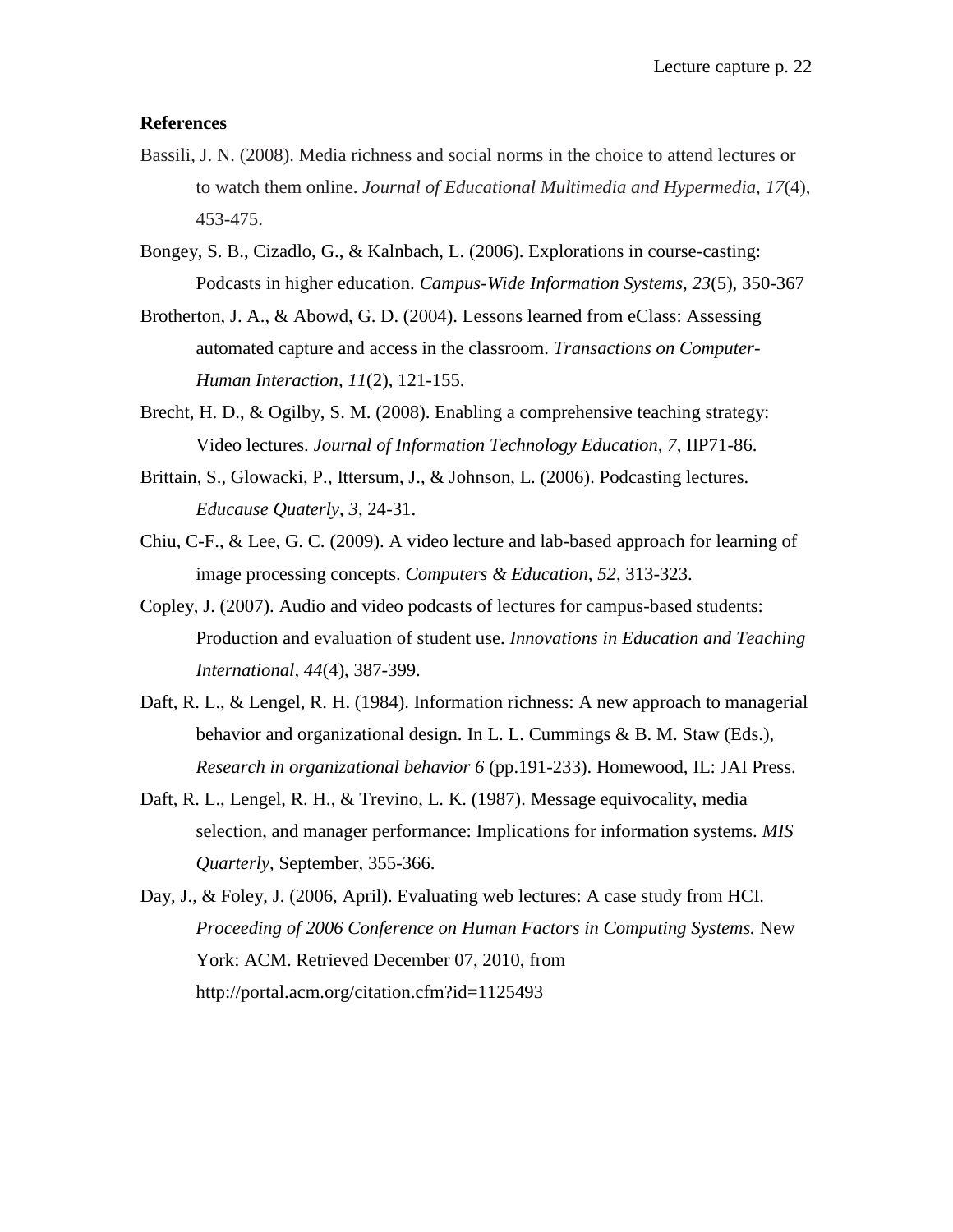- Debuse, J. C. W., Hede, A., & Lawley, M. (2009). Learning efficacy of simultaneous audio and on-screen text in online lectures. *Australasian Journal of Educational Technology, 25*(5), 748-762.
- Dey, E. L., Burn, H. E., & Gerdes, D. (2009). Bringing the classroom to the web: Effects of using new technologies to capture and deliver lectures. *Research in Higher Education, 50*, 377–393.
- Deal, A. (2007). *Carnegie Mellon teaching with technology white paper: Lecture webcasting.* Retrieved July 7, 2010, from http://www.cmu.edu/teaching/resources/PublicationsArchives/StudiesWhitepaper s/LectureWebcasting\_Jan07.pdf
- Evans, C. (2008). The effectiveness of m-learning in the form of podcast revision lectures in higher education. *Computers & Education, 50*, 491-498.
- Greenberg, A. D., & Nilssen, A. H. (2009, October). *The new imperative for lecture capture systems in higher education: How competition, affordability, and business benefits are driving adoption*. [Wainhouse Research White Paper]. Duxbury, MA: Wainhouse Research. Retrieved January 15, 2011, from http://download.techsmith.com/relay/docs/Wainhouse\_Relay\_Whitepaper.pdf
- Griffin, D. K., Mitchell, D., & Thompson, S. J. (2009). Podcasting by synchronising PowerPoint and voice: What are the pedagogical benefits? *Computers & Education, 53*, 532–539.
- Harley, D., Henke, J., Lawrence, S., McMartin, F., Maher, M., Gawlik, M., & Muller, P. (2003, March). *Costs, culture, and complexity: An analysis of technology enhancements in a large lecture course at UC Berkeley*. University of California Berkeley: Center for Studies in Higher Education. Retrieved from: http://escholarship.org/uc/item/68d9t1rm
- Harpp, D. N., Fenster, A. E., Schwarcz, J. A., Zorychta, E., Goodyer, N., Hsiao, W., & Parente, J. (2004). Lecture retrieval via the web: Better than being there? *Journal of Chemical Education, 81*(5), 688-690.
- Holbrook, J., & Dupont, C. (2009, June). Profcasts and class attendance Does year in program matter? *Bioscience Education, 13*. Retrieved May 10, 2010, from http://www.bioscience.heacademy.ac.uk/journal/vol13/beej-13-c2.pdf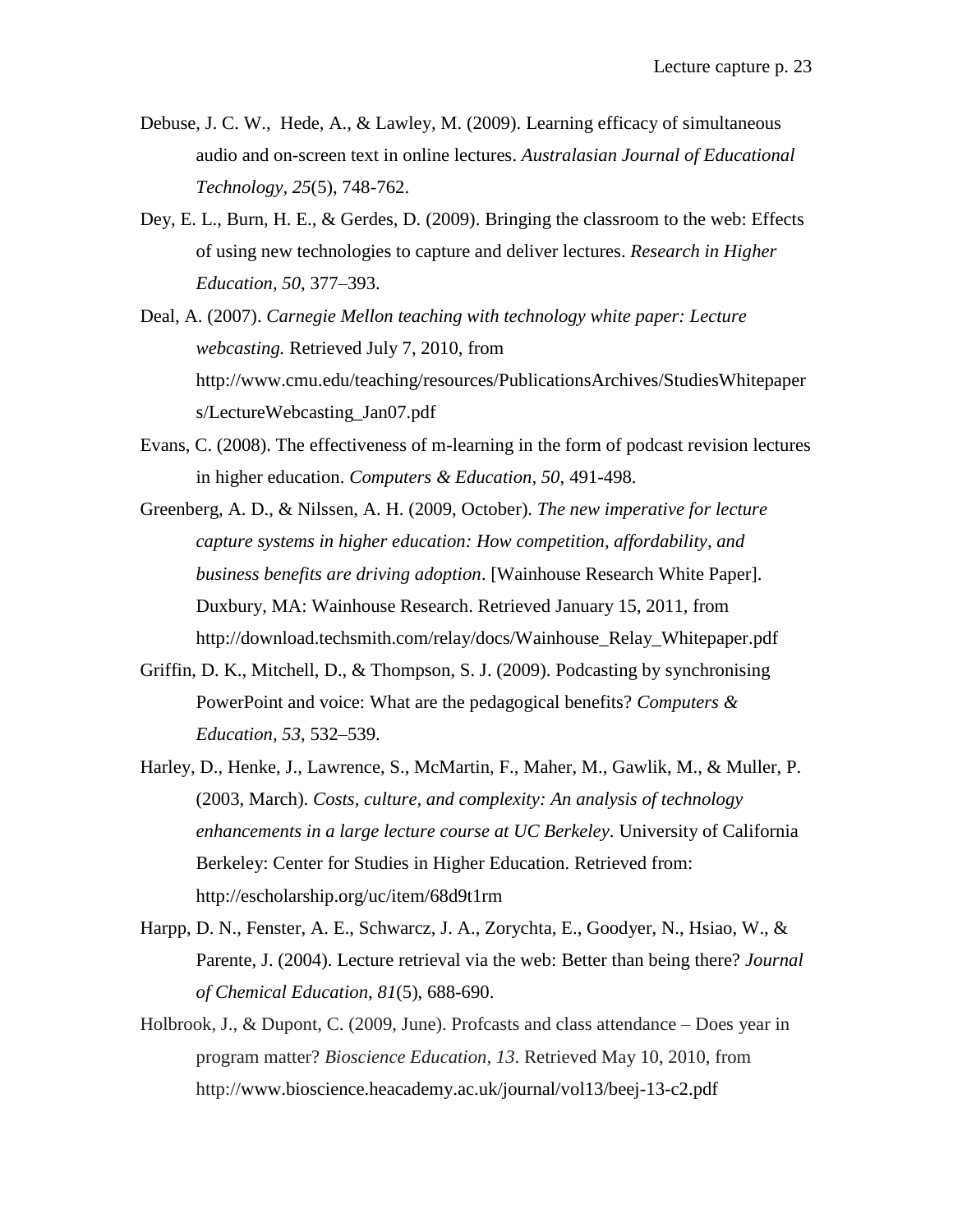- Konsky, B. R., Ivins, J., & Gribble, S. J. (2009). Lecture attendance and web based lecture technologies: A comparison of student perceptions and usage patterns. *Australasian Journal of Educational Technology, 25*(4), 581-595.
- Kuh, G. D. (2001). *The National Survey of Student Engagement: Conceptual framework and overview of psychometric properties*. Bloomington, IN: Indiana University, Center for Postsecondary Research. Retrieved March 11, 2011, from http://nsse.iub.edu/pdf/psychometric\_framework\_2002.pdf
- Mayer, R. E. (2001). *Multimedia learning.* Cambridge, UK: Cambridge University Press.
- McGarr, O. (2009). A review of podcasting in higher education: Its influence on the traditional lecture. *Australasian Journal of Educational Technology, 25*(3), 309- 321.
- McKinney, D., Dyck, J. L., & Luber, E. S. (2009). iTunes university and the classroom: Can podcasts replace professors? *Computers & Education, 52*, 617–623.
- Nagel, D. (2008, September). Lecture capture: No longer optional? *Campus Technology*. Retrieved June 02, 2010, from http://campustechnology.com/Articles/2008/09/Lecture-Capture-No-Longer-Optional.aspx?Page=2
- Owston, R. D. (1997). The World Wide Web: A technology to enhance teaching and learning? *Educational Researcher, 26*(2), 27-33.
- Pinder-Grover, T., Millunchick, J. M., Bierwert, C., & Shuller, L. (2009, June). *The efficacy of screencasts on diverse students in a large lecture course*. Paper presented at American Society for Engineering Education, Austin TX.
- Savoy, A., Proctor, R. W., & Salvendy, G. (2009). Information retention from PowerPoint™ and traditional lectures. *Computers & Education, 52*, 858–867.
- Scutter, S., Stupans, I., Sawyer, T., & King, S. (2010). How do students use podcasts to support learning? *Australasian Journal of Educational Technology, 26*(2), 180- 191.
- Secker, J., Bond, S., & Grussendorf, S. (2010). Lecture capture: Rich and strange, or a dark art? *LSE Research Online.* Retrieved January 15, 2011, from http://eprints.lse.ac.uk/29184/

Tapscott, D. (2009). *Grown up digital.* New York: McGraw-Hill.